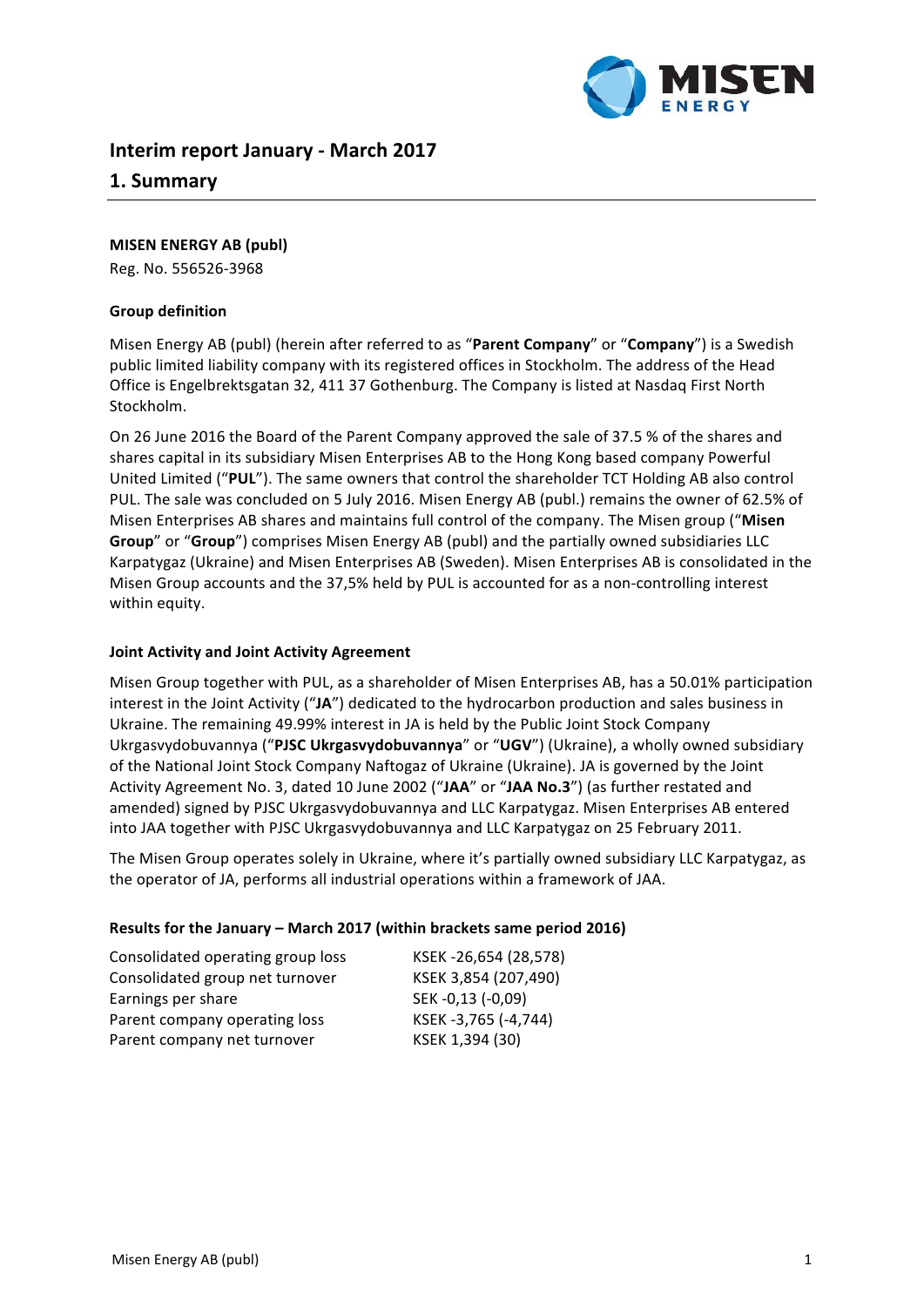# **2. Essential Events during the Period January – March 2017**

# **The Group's financial position**

In July 2015, the JA defaulted to pay KUSD 2,240 (KSEK 20,316) of a total of KUSD 12,250 (KSEK 111,104) to Sberbank Russia. In August 2015, the JA defaulted to pay the remaining debt of KUSD 10,010 (KSEK 90,787) of a total of KUSD 12,250 (KSEK 111,104). In conjunction with this, the JA reached an agreement with Sberbank Russia to restructure the debt with new repayment terms. However, the restructuring agreement had not been signed as of the end of March 2017 due to agreement not having been reached between the JAA participants. Sberbank Russia therefore has legal grounds to impose punitive interest on the JA amounting to KUAH 66,529 (KSEK 21,806). This punitive interest is recognized in the Misen Group's financial statements and, as of 31 March 2017, Misen's share of the provision in the Group's balance sheet for this purpose amounts to KSEK 10,905.

JA is subject to certain terms and conditions associated with its loans. As of 31 March 2017, the JA had not fully satisfied these conditions in its agreement with PJSC Sberbank. These loans are classified as current liabilities as of 31 March 2017. 

As of 31 March 2017 outstanding debt to PJSC Sberbank amounts to KUSD 6,650 (KSEK 59,427).

In August 2015, Sberbank Leasing sued the JA for violation of a leaseback agreement. According to the suit, the JA has not delivered equipment in time, according to the agreement, and Sberbank Leasing therefore has legal grounds to sue the JA for breach of contract. However, the JA considers that the unrealised delivery of equipment has legal grounds as Sberbank Leasing did not fulfil its obligations under the contract (full payment of the value of the equipment) at the time the agreement came into effect.

In April 2016 and July 2016, higher courts dismissed Sberbank Leasing's claims on the JA regarding the alleged violations of the lease agreement. Subsequently, Sberbank Leasing requested for the Supreme Economic Court of Ukraine to invalidate the previous verdicts. On 13 October 2016, the Supreme Economic Court of Ukraine voided the verdicts of the lower courts and ordered them to retry the case.

On the 6th and 13th of December 2016 new court proceeding was held. The court instructed the parties to submit additional information and postponed the proceedings to 28 February 2017 and then to 21 March 2017. On 21 March 2017 the court partially sustained the application made by Sberbank Leasing and ordered Misen Enterprises AB, LLC Karpatygaz and PJSC Ukrgasvydobuvannya to compensate approximately MUSD 37 to Sberbank Leasing. On 31 March and 3 April LLC Karpatygaz and PJSC Ukrgasvydobuvannya respectively filed appeals with the court, the court hearings were scheduled on 16 April 2017.

On 29 December, Sberbank Leasing filed another lawsuit against the JA, according to which the allegedly committed further violations of the lease agreement. According to this lawsuit, Sberbank Leasing's claim now amounts to KUAH 1,397,704 (KSEK 461,358). Court hearing is held on 22 June 2017. The JA maintains that the non-delivery has a legal basis as Sberbank Leasing has not fulfilled its obligations in accordance with the agreement (full payment of the value of the equipment) at the time the agreement came into effect. Furthermore, the JA claims to already have repaid the amount of the advance, within the framework of the lease agreement. The JA also refutes all claims based on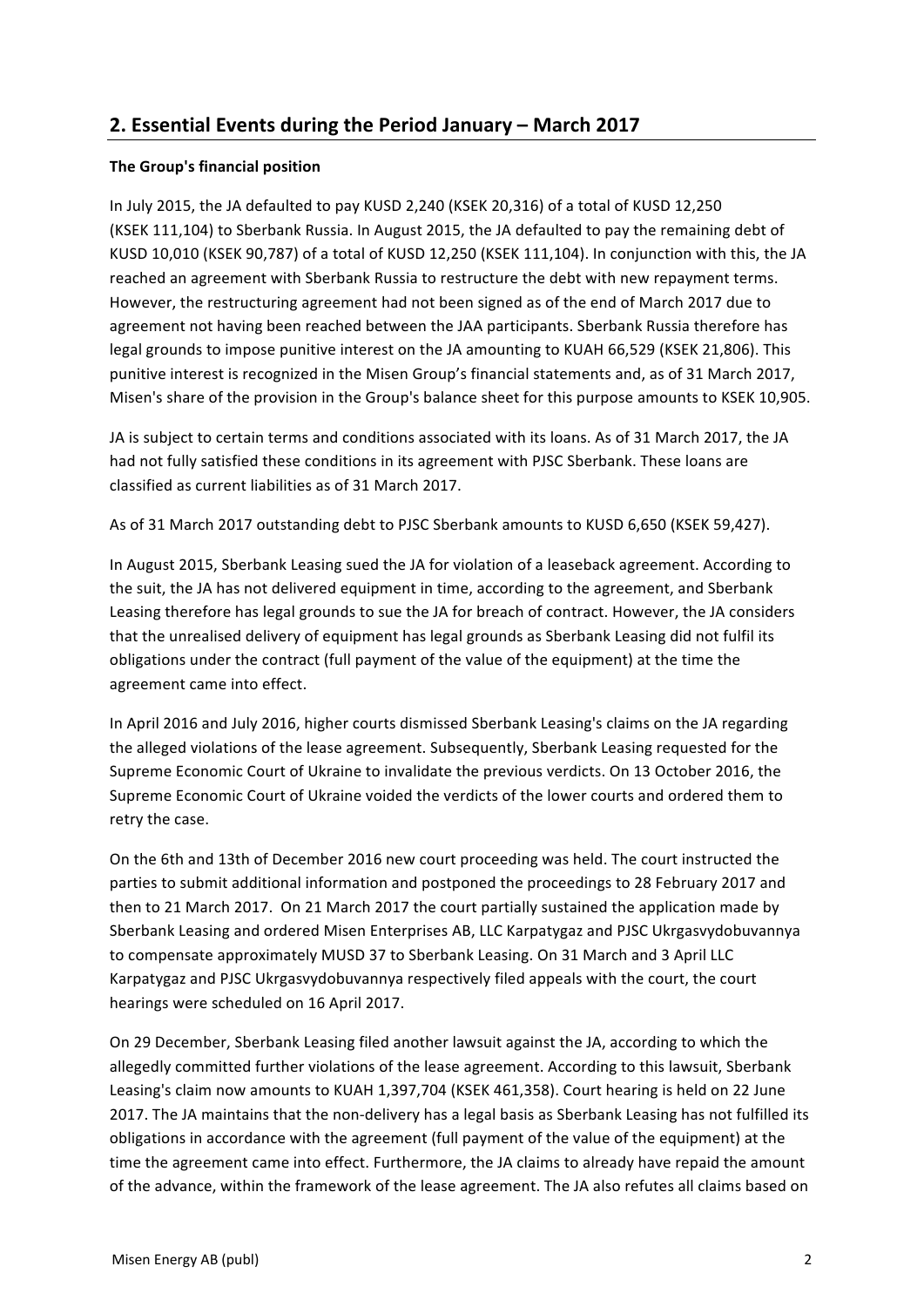the depreciation of the Ukrainian currency, as no such provisions exist in the lease agreement for the amounts of the advance that are to be repaid.

For further information, please also refer to chapter Essential events after the end of January-March 2017 ("Q1 2017").

### Financing of the Group's Swedish operations

Following approval of the Company's board, on 5 July the Misen Energy and PUL finalised the agreement for the sale of the shares in Misen Enterprises AB. This secured financing of the Group's Swedish operations (except arbitration expenses) until April 2017.

In the light of the above, in the first quarter of 2017, the Company investigated the alternatives to obtain financing to cover the operating expenses and the expenses related to the ongoing arbitration. 

For further information, please also refer to chapter Essential events after the end of Q1 2017.

#### **The operation of Khrestyshchenska Booster Compressor Station**

In September 2015, the Khrestyshchenska Booster Compressor Station (BCS) was commissioned. This BCS is one of the largest in Ukraine and provides the extraction of up to 25 per cent of the total domestic natural gas production. However, a dispute arose between the JA and PJSC Ukrgasvydobuvannya regarding how the increased production of gas at Khrestyshchenska BCS should be allocated between the parties.

In early 2016, the JAA participants agreed with PJSC Ukrgasvydobuvannya that the JA would lease the Khrestyshchenska BCS to UGV. Under the terms of the lease agreement, since 1 January 2016, UGV has operated this BCS for its sole benefit and pays the corresponding fuel gas costs during the lease period. Between January and September 2016, the lease agreements were mostly concluded for a period of one month or two months. Given the continued refusal of PJSC Ukrgasvydobuvannya to allocate the power supply costs between the JAA participants in relation to base and over base production volumes, starting from November 2016 the JA was forced to sign a long-term lease agreement with UGV on terms unfavorable to the Joint Activity. This issue is part of the dispute that has been referred to the Tribunal constituted under the JAA No 3.

For further information, please also refer to chapter Essential events after the end of Q1 2017.

#### **Subsoil use charge**

The Ukrainian Government continued applying 70% subsoil use charge to the joint activities in accordance with laws adopted in 2014.

The situation has deteriorated when the Parliament of Ukraine amended tax legislation. The changes determine the subsoil use charge for private producers at 29 per cent for natural gas extracted from depths not exceeding 5,000m, and 14 per cent for natural gas extracted from depths exceeding 5,000m. The subsoil use charge applicable to the JA is much higher than the charges applicable to private producers.

At the start of October 2015, the Company submitted a notice of investment dispute to the Government of Ukraine in accordance to the Agreement between the Government of the Kingdom of Sweden and the Government of the Ukraine on the Promotion and Reciprocal Protection of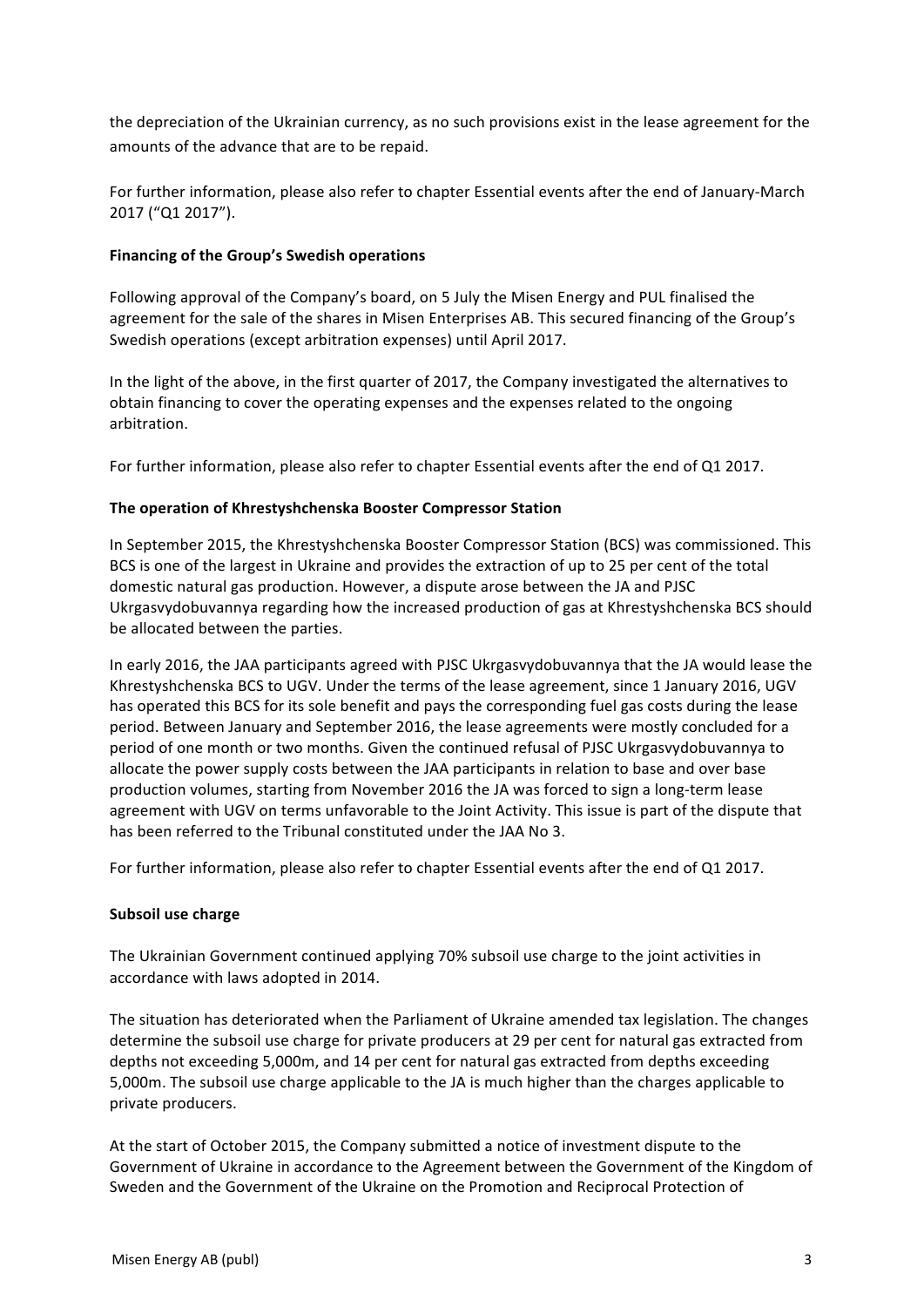Investments (the "Treaty"). During Q1 2017, the Government of Ukraine continued to impose the exorbitant subsoil charge for the joint activities conducted in accordance with the JAA No. 3.

As of the end of Q1 2017, the Company has reached no amicable resolution of the dispute with the Government of Ukraine.

## **Tax payments in Ukraine**

Despite being prevented from selling the hydrocarbons, JA continued paying value added tax and corporate profit tax in Q1 2017. During Q1 2017, JA paid KUAH 37,082 (adjusted KSEK 12,119) as value added tax and corporate profit tax. Since 2011 JA has contributed to Ukraine KUAH 11,157,343 (adjusted KSEK 5,260,765) as subsoil use charge, value added tax and corporate profit tax.

#### **Ukraine's economy**

**Cooperation with the international Monetary Fund (IMF).** IMF resumed financing of Ukraine in September 2016. It had been stalled for nearly a year, which had raised concerns over authorities' willingness to proceed within the IMF's guidelines. Despite the prolonged delay, the Government of Ukraine made one the most vital steps required to unlock the tranche flow: in April 2016 it raised regulated utility tariffs. As a result, in September 2016 Ukraine received USD 1 bln (SEK 8.9 bln) from IMF. In March 2017 IMF approved additional USD 1 bln (SEK 8.9 bln) for Ukraine to be paid in April 2017. The IMF financing is used to increase foreign currency reserves of National Bank of Ukraine.

GDP Growth. In the third quarter of 2016 GDP growth reached 2.3% accelerating in fourth quarter of 2016 up to 4.8% compared to the same periods of the previous year. Thus, the Ukraine's economy has been demonstrated upward momentum and been in recovery since the third quarter of 2015. This rebound in economic activity is mainly explained by growth in fixed investments. Fixed investments grew by 23.9% and 27.1% in third and fourth quarter of 2016 compared to the same periods of the previous year. Stronger household consumption, which has been gradually recovering over 2016, grew by 4.7% and 0.9% in third and fourth quarter of 2016 compared to the same periods of the previous year.

**Industrial production.** Ukraine's industrial output has gradually recovered since the active phase of the Russian military aggression in 2014–2015. Industrial production was affected on the downside due to creation of the territories still frozen in conflict in the east of the country, which is part of a supply chain of the broader industrial zone of the Eastern Ukraine. In 2016, industrial production grew by 2.8%. However, in Q1 2017 industrial production growth decelerated falling by 0.7% compared to the same period of previous year. This was mainly due to decrease of coal production as a result of official blockade of territories occupied by pro-Russian forces enacted by National Security Council of Ukraine in the beginning of March 2017. At the same time in Q1 2017 oil and gas condensate production decreased by -1.0% compared to the same period of the previous year.

**Inflation.** In Q1 2017 consumer inflation made up 13.9% compared to the same period of the previous year. Reduced inflationary pressure was of fundamental nature: the stable exchange rate and weak domestic demand (despite upward trend). Upward pressure on prices is exerted by growing levels of utility tariffs. The food prices grew by 5.9% in Q1 2017 compared to the same period of the previous year, utility tariffs rose by 41.0% in Q1 2017 compared to the same period of the previous year. The increase in commodity prices in global markets along with the stable Ukrainian currency caused industrial inflation to accelerate by 37.4% in Q1 2017 compared to the same period of the previous vear.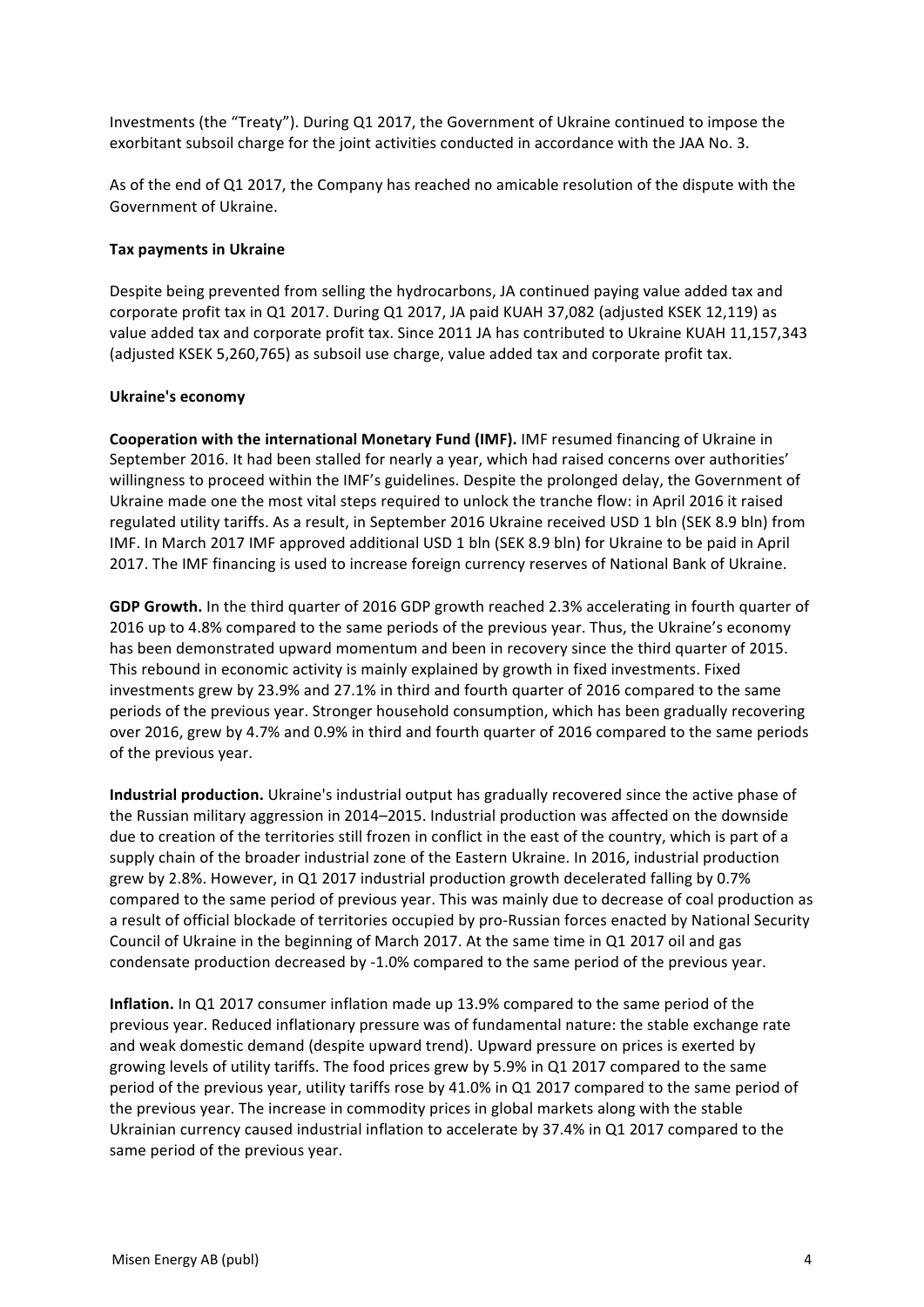**Exchange rate.** During Q1 2017, the rate for UAH towards SEK has decreased from 0.3301 on 31 December 2016 to 0.3278 on 31 March 2017, or by -0.7. Main contributor was current account deficit, which was mainly covered from National Bank of Ukraine foreign currency reserves. Since the Misen Group's operations and net assets are almost entirely located in Ukraine this has negatively affected the Group's equity, decreasing it by KSEK 3,697.

## **Request for Arbitration from PJSC Ukrgasvydobuvannya**

Misen Enterprises AB and LLC Karpatygaz participate in an arbitration proceeding commenced by PJSC Ukrgasvydobuvannya in August 2016 under the JAA No. 3 and vigorously defend the legitimate interests of their investors.

In accordance to the procedural timetable determined by the Tribunal, the disputing parties shall submit their positions on the merits. Misen Enterprises AB and LLC Karpatygaz received Statement of Claim from PJSC Ukrgasvydobuvannya in February 2017.

Please also refer to the chapter Essential events after the end of Q1 2017.

#### **Criminal investigation**

The criminal investigation commenced by the General Prosecutor's Office of Ukraine in 2014 and supplemented with the UGV's complaint dated 5 September 2016 was ongoing during the first quarter of 2017.

On 21 and 22 February 2017 PJSC Ukrgasvydobuvannya filed respectively a motion and a notice of commitment of criminal offence before the General Prosecutor's Office. As a result, on 23 February 2017 a District Court in Kyiv arrested the booster compressor stations that form part of the JA's assets. The court ruling prevented LLC Karpatygaz, a partially owned subsidiary of Misen Energy AB (publ), from operating the BCSs and obliged to transfer the BCSs to PJSC Ukrgasvydobuvannya, wholly owned by the Ukrainian State. The court ruling was effective from the date on which it was made. As a result, LLC Karpatygaz could not perform its daily operations and properly implement JAA No. 3. LLC Karpatygaz was ready to comply with the court ruling in accordance with Ukrainian law. However, on 27 March 2017 the court partially sustained appeal submitted by LLC Karpatygaz and annulled the ruling dated 23 February 2017 to the extent it obliges LLC Karpatygaz to transfer the BCS to PJSC Ukrgasvydobuvannya for safe keeping.

LLC Karpatygaz and Misen Enterprises AB consider the criminal allegations to be ungrounded, deny them in their entirely, consider that all court rulings issued in this context are illegal and amount to expropriation of their assets. Misen Group has been always cooperative with the investigation authorities and are ready to evidence the legitimate nature of the JAA No.3 in Ukraine.

Please also refer to the chapter Essential events after the end of Q1 2017.

## **Request for Interim Measures submitted by Misen Enterprises AB and LLC Karpatygaz**

In November 2016, Misen Enterprises AB and LLC Karpatygaz submitted a request for interim measures to the Tribunal constituted under the JAA No. 3.

Misen Enterprises AB and LLC Karpatygaz requested that the Tribunal to declare that it has exclusive jurisdiction to decide disputes arising out or in connection with the JAA No. 3. Misen Enterprises AB and LLC Karpatygaz also requested that the Tribunal to instruct PJSC Ukrgazvydobuvannya to refrain from any further or future actions before the Ukrainian authorities in relation to the dispute regarding JAA No. 3 pending the rendering of a final award by the Tribunal.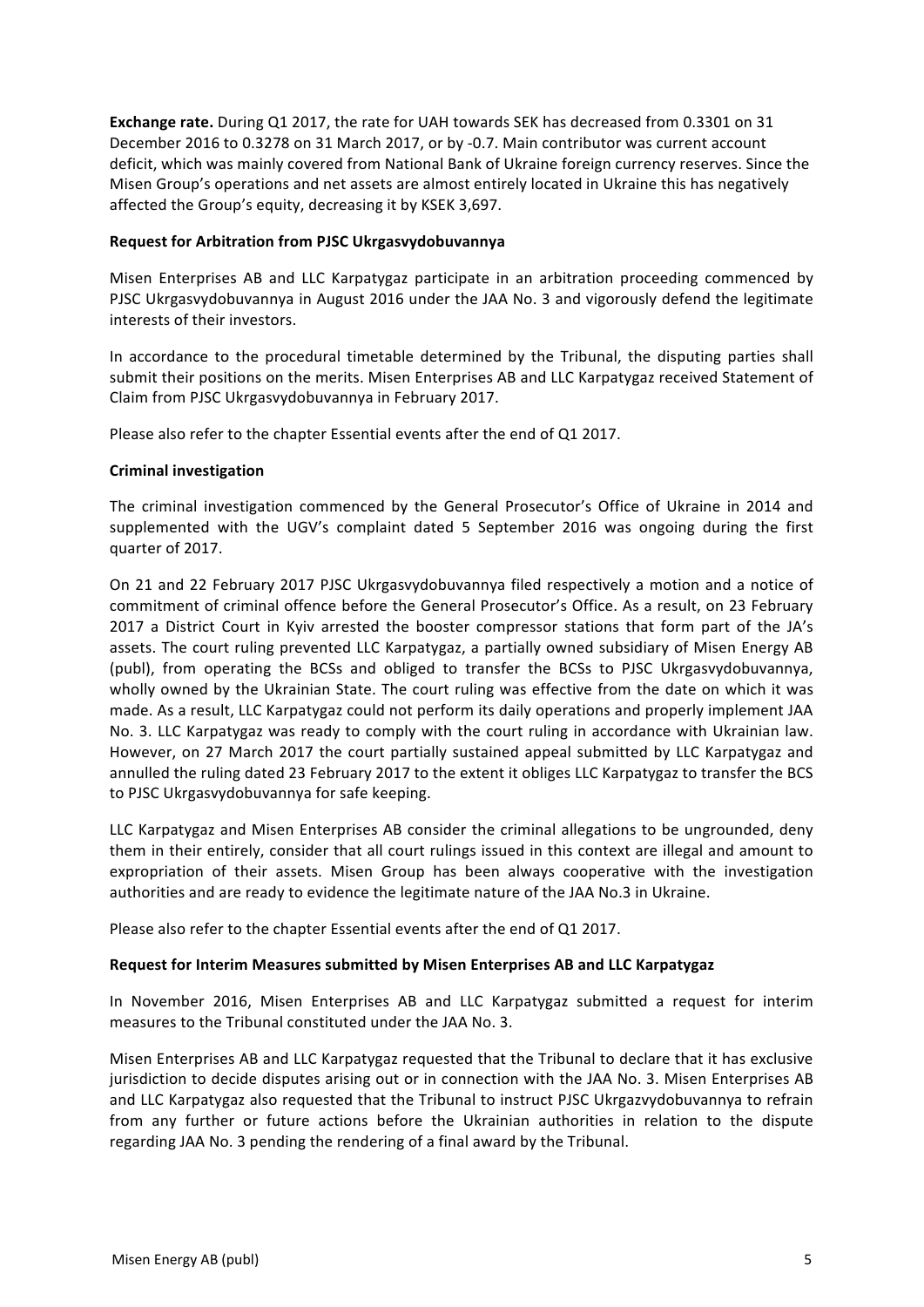As of 31 March 2017 the Tribunal didn't rendered an award in respect of the request for interim measures. Please also refer to the chapter Essential events after the end of Q1 2017.

# **Sale of hydrocarbons**

Since October 2016, the JA's sale of hydrocarbons has encountered problems. During October – November 2016, the end consumers have accepted purchases of natural gas produced by the JA as the ownership of natural gas were confirmed by the national natural gas pipe line operator, which in turn received confirmation regarding ownership of natural gas from PJSC Ukrgasvydobuvannya.

During October - November 2016, several regional units of PJSC Ukrgasvydobuvannya refused to ship gas condensate, oil and LPG to the JA's customers, without providing any explanation. However, the JA managed to sell these volumes to its customers and PJSC Ukrgasvydobuvannya signed the delivery-acceptance certificates.

Since December 2016 PJSC Ukrgasvydobuvannya continued, as the Company believes, manifestly unlawful actions and refused to provide services in respect of production, collection, treatment and transportation of natural gas, gas condensates, oil and LPG to the JA. Being prevented from selling the hydrocarbons, Misen Group could not properly implement JAA No.3 and pay the 70% subsoil use charge to Ukraine.

LLC Karpatygaz as Operator of JA, commenced a court proceeding and requested the court to order PJSC Ukrgasvydobuvannya to implement the respective agreements concluded between JA and PJSC Ukrgazvydobuvannya under the JAA No.3. The respective agreements oblige PJSC Ukrgasvydobuvannya to provide services regarding the production, collection, treatment and transportation of hydrocarbons to JA. The hearings were held on 23 December 2016. The court ruled UGV to provide respective services necessary to deliver hydrocarbons. The decision didn't become effective since PJSC Ukrgazvydobuvannya appealed against it. The hearings at the second instance court are to be held on 6 June 2017.

Also LLC Karpatygaz as Operator of the JA, commenced another court proceeding and requested the court to order PJSC Ukrgazvydobuvannya to deliver hydrocarbons produced by JA during the period from December 2016 to February 2017. The court hearings were scheduled on 29 May 2017.

For further information, please also refer to chapter Essential events after the end of Q1 2017.

## **Contribution to the JA**

During Q1 2017, Misen Enterprises AB did not contribute any additional funds towards its commitment to JA in the amount of MUSD 8.6 (MSEK 76.9). The total amount contributed remains at KUSD 3,930 (KSEK 35,121).

It was indicated that for any additional contributions to be made, PJSC Ukrgasvydobuvannya first should remedy its violations of the JAA No. 3, and that the direct and indirect shareholders of PJSC Ukrgasvydobuvannya cease targeting the JA with the 70 % subsoil use charge.

At the time of publication of this report, no date has been set for when the final contribution to the JA will be made.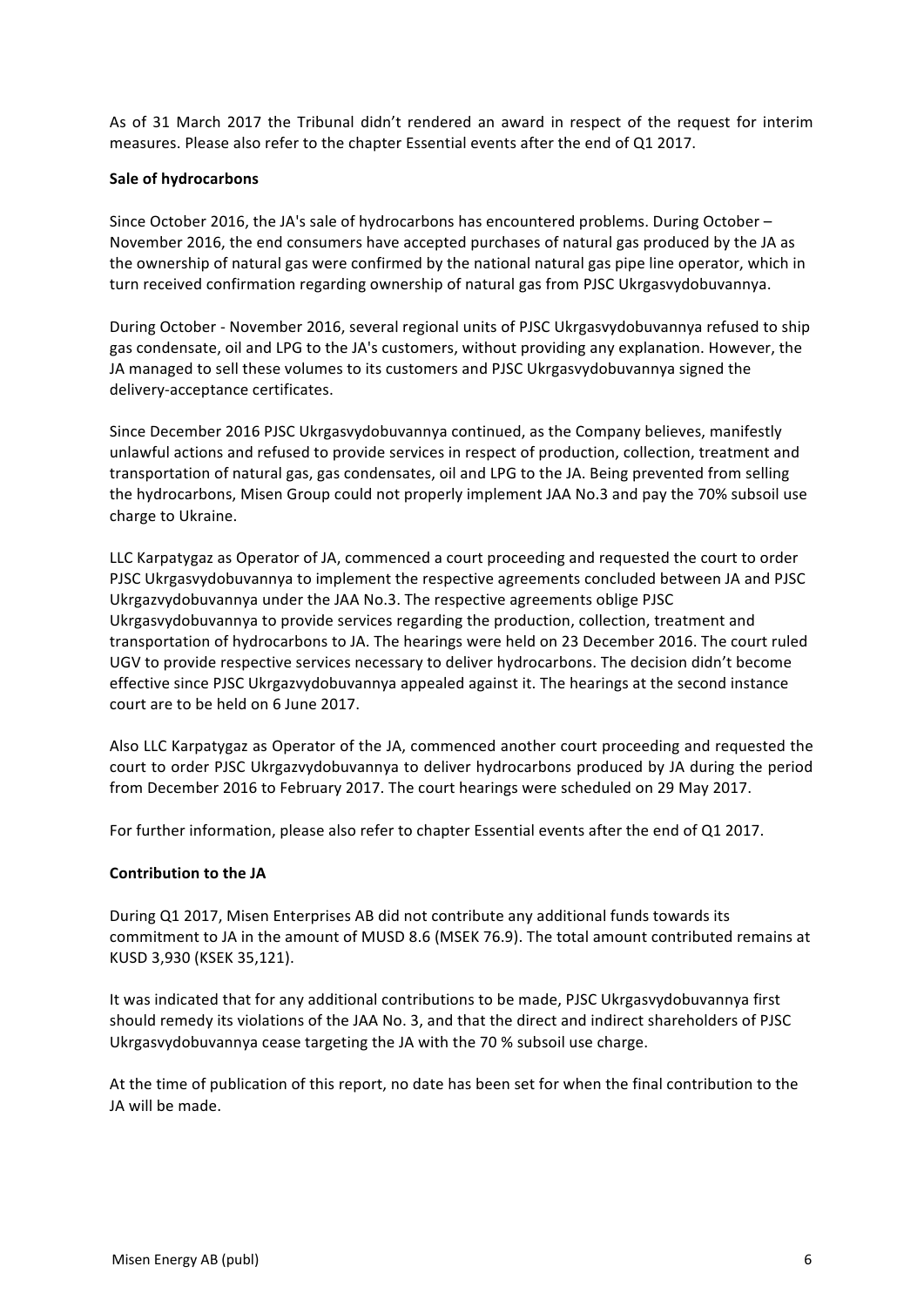#### **Investment program report**

Due to financial constraints imposed by the increased subsoil use taxation as well as PJSC Ukrgasvydobuvannya, as the Company believes, manifestly unlawful actions, Misen Group almost completely halted investments into the development program in Q1 2017.

During this period, the JA invested KSEK 58 (KSEK 20,776) in the JA development programmes (compared with the same period in 2016).

As of 31 March 2017, the Company has reached the following major milestones:

- at 86 wells repair works using the most up-to-date technical solutions were undertaken,
- 70 wells were commissioned,
- 7 BCSs from 11 were commissioned including Khrestyshchenska, the largest in Ukraine,
- 4 BCS were at the final stages of construction.

#### **Production report**

The table below sets forth the *accumulated production* indicators for the specified periods:

|                         | Q1 2017                  | Q1 2016 | Q1 2015 | Q1 2014                  |
|-------------------------|--------------------------|---------|---------|--------------------------|
| Natural Gas (mmcm)      | $\overline{\phantom{0}}$ | 164     | 153     | 174                      |
| Gas Condensate (ktons*) | -                        | 7.9     | 6.9     | 8.1                      |
| Oil (ktons)             | $\overline{\phantom{0}}$ | 1.6     | 2.4     | 5.7                      |
| LPG (ktons)             | -                        | 3.9     | -       | $\overline{\phantom{a}}$ |
| * thousand tons         |                          |         |         |                          |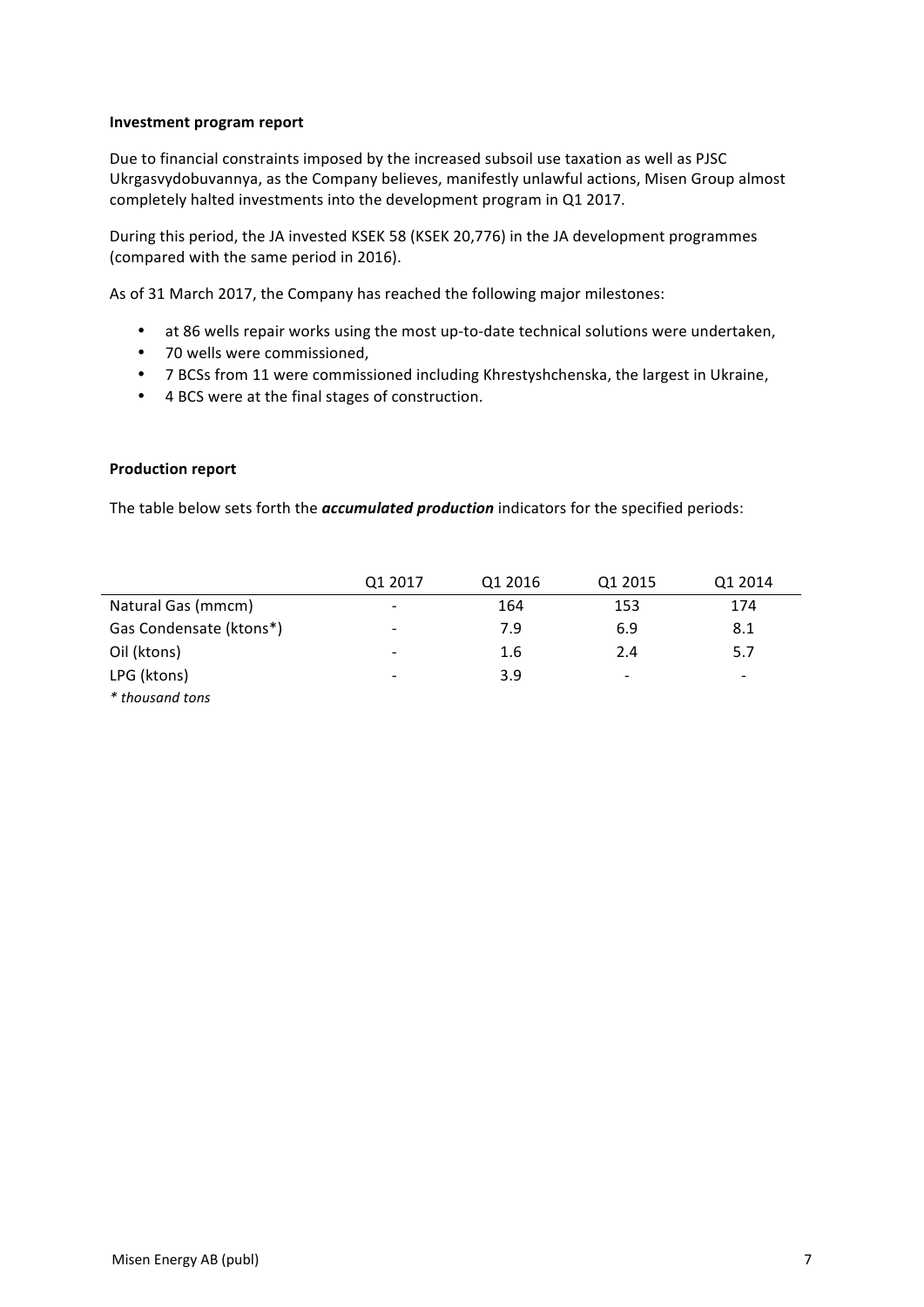## **Essential events after the end of the Q1 2017**

### *Exchange rate fluctuations*

Over the period 1 April to mid-May 2017 the UAH was relatively stable against the SEK, appreciating by 1.46 per cent from 0.3278 to 0.3326.

#### *Sberbank Leasing case*

On 16th April 2017 the court hearings are to be held. However, due to the business trip of the judge in charge the hearings were postponed, the hearings are scheduled on the 1 June 2017.

#### **The operation of BCSs**

In May 2017 the JA and PJSC Ukrgasvydobuvannya renewed the terms of the Khrestyschenska BCS lease agreement. In addition, given UGV's continued refusal to allocate the power supply costs between the Joint Activity participants in relation to base and over base production volumes, starting from May 2017 the Joint Activity was forced to sign a long-term lease agreements with UGV what regards lease of the remaining 6 booster compression stations. Misen Energy considers that all the BCSs are fully transferred to UGV.

JA thus derives no benefit from all the booster compressor stations despite the fact that that these booster compressor stations were constructed and commissioned with the JA's funds.

The Board of Directors and management are monitoring the situation on an ongoing basis and will report on future developments.

#### *Sale of hydrocarbons*

As of publishing of this report, PJSC Ukrgazvydobuvannya refused to deliver hydrocarbons extracted since December 2016 till May 2017 to JA. Being prevented from selling the hydrocarbons Misen Group could not properly implement JAA No.3 and pay the exorbitant subsoil use charge to Ukraine.

The court proceeding in this respect is held on 29 May 2017.

Misen Enterprises AB and LLC Karpatygaz will continue to defend the legitimate interests of their investors. 

#### *Request for Arbitration from PJSC Ukrgasvydobuvannya*

Misen Enterprises AB and LLC Karpatygaz submitted their Statement of Defence and Counterclaim in May 2017. 

The hearing on the merits is to be held in November 2017.

#### *Request for interim measures submitted by Misen Enterprises AB and LLC Karpatygaz*

Misen Enterprises AB and LLC Karpatygaz continue to defend the legitimate interests of their investors seeking interim measures from the Tribunal constituted under the JAA No.3.

## **Financing of the Group's Swedish operations**

On 10 May 2017 the Company signed a loan agreement with Powerful United Limited for a loan of EUR 1 million with a fixed loan fee KEUR 150. The Company shall repay the loan and the loan fee by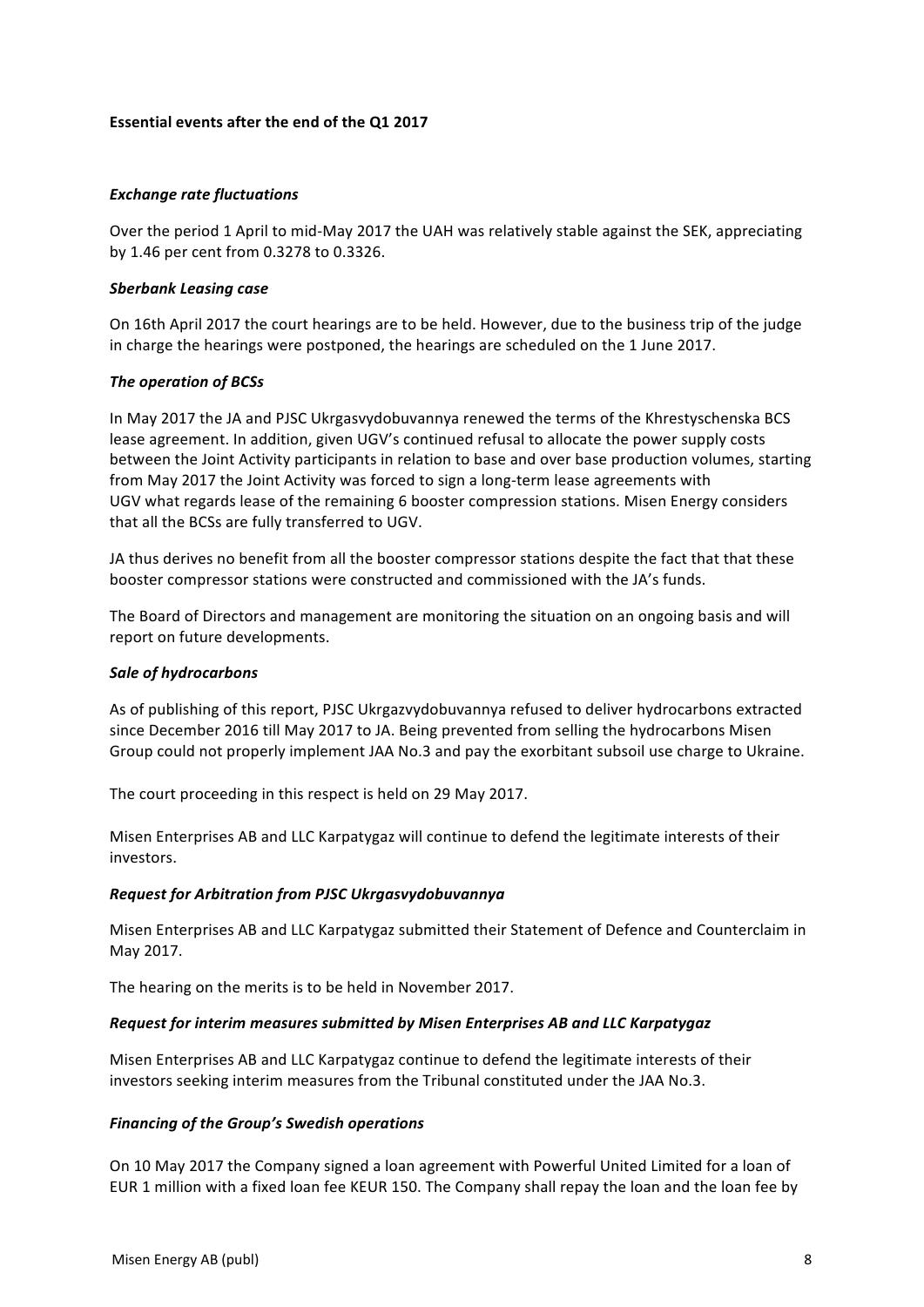30 June 2017. Upon failure to repay the loan, the whole amount of the unpaid loan and the loan fee shall within 10 (ten) calendar days be repackaged as a sale of shares by way of Misen Energy AB (publ) selling to Power United Limited 3% of the shares in Misen Enterprises AB against a setoff of the amounts outstanding under the loan agreement. This loan secures financing to cover the expenses accrued in Q1 2017 and partially in April to mid-May 2017.

The board and management are in negotiations with major shareholders as well as external investors in order to secure the long-term financing of Group's Swedish operations.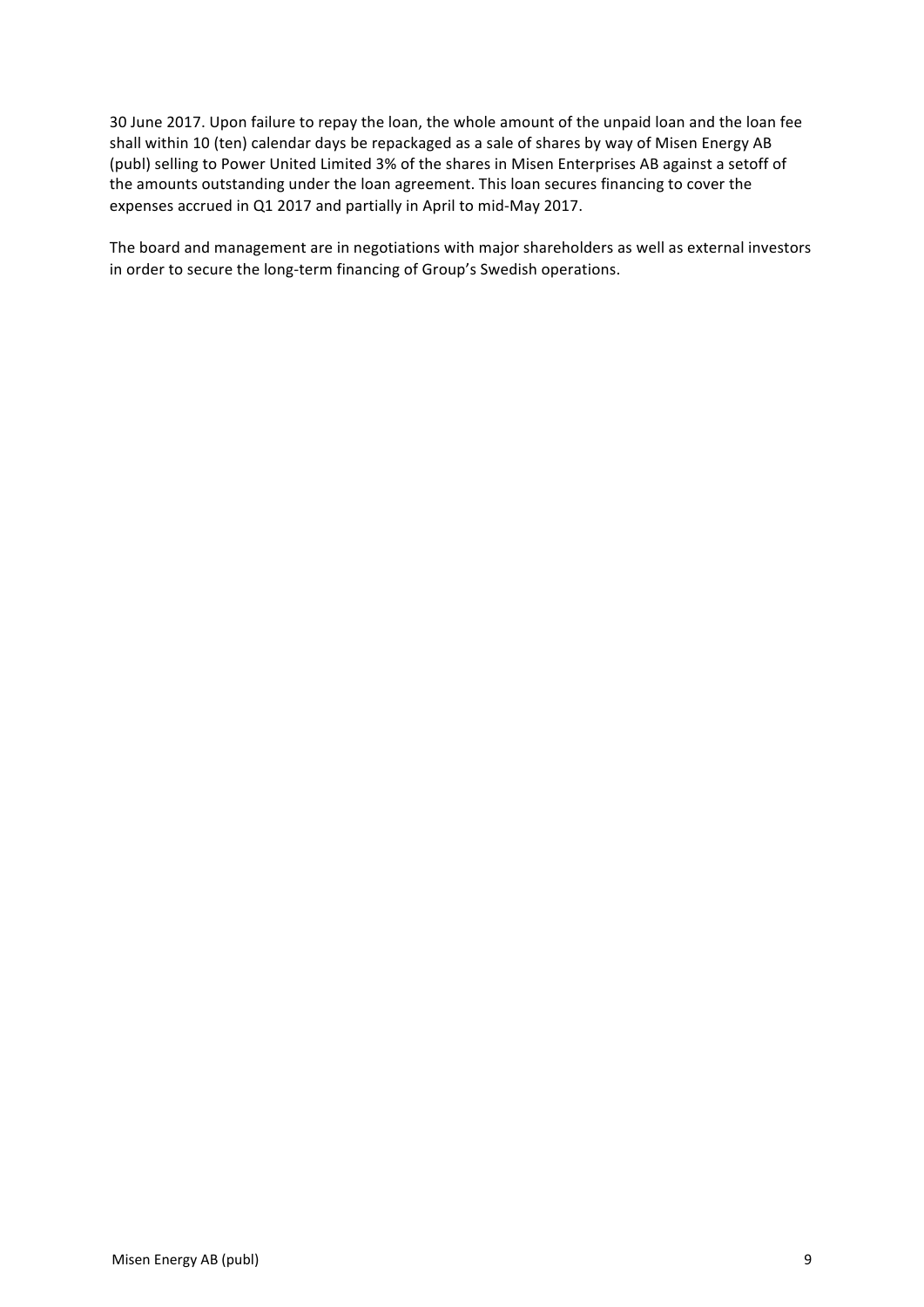# **3. Results – the Misen Group and the Company**

The Misen Group accounted for an operating loss of KSEK -26,654 in Q1 2017 (income of KSEK 28,578 for the same period 2016). Loss after financial items for the period was KSEK -27,021 (income of KSEK 17,110 for the same period 2016). The lower operating results and results after financial items are explained by refusal to deliver hydrocarbons by PJSC Ukrgazvydobuvannya since December 2016.

Loss after financial items for the Parent Company in Q1 2017 amounted to KSEK -3,765 (KSEK -4,744).

During Q1 2017, the Misen Group net turnover amounted to KSEK 3,854 (KSEK 207,490) while the Parent Company revenue in the same period amounted to KSEK 1,394 (KSEK 30). Starting from July 2016 the Company is invoicing its subsidiaries for group common costs.

During Q1 2017, due to violation of JAA by PJSC Ukrgasvydobuvannya the JA production of natural gas was at zero level (164 mmcm during the same period 2016).

## **Amendments to the tax code**

As reported in previous reports, as of 1 January 2015 Ukrainian Parliament adopted amendments to the tax code. According to the adopted amendments, Joint Activities are not corporate profit tax ("CPT") payers starting from 2015. Instead, Joint Activities' operators are liable to pay income taxes on behalf of the participants. In December 2015 Ukrainian Parliament adopted additional amendments to the tax code. According to these amendments the CPT return is submitted within 40 days after the end of reporting period on a quarterly basis. The CPT obligations are based on the tax returns for the previous quarter and are paid within 10 days after submission of the return.

In this report it has been assumed that Misen Group with regard to the taxes related to JA will be tax payer according to Ukrainian legislation based on the presumption that it has an operating activities within the country. Joint operations such as the JA in Ukraine has no clear definition in the Swedish Tax Legislation. JA has in the tax return of Misen Enterprises for 2015 been treated as a foreign legal entity taxed by the participants (Sw. I utlandet delägarbeskattad juridisk person). This report has been prepared on the assumption that the income in the JA accrued before 1 January 2015 will not be subject to Swedish tax, that the holding in the JA is considered as business-related shares (Sw. *näringsbetingade aktier*) until 31 december 2014 and that the Ukrainian income tax may be deducted from Swedish income tax.

After the sale of 37.5% of the shares in Misen Enterprises AB the Parent Company can no longer utilize the tax losses carried forward through group contribution from Misen Enterprises AB.

During Q1 2017 JA paid KUAH 10,081 (KSEK 3,295) as CPT on behalf of Misen Group to Ukrainian tax authorities.

## **Financial assets and liabilities**

During Q1 2017 JA wrote-off KUAH 63,528 (KSEK 20,762) in bad debt. Out of the total amount 50,01% has affected the Misen Groups' result. Subsidiary LLC Karpatygaz as the operator of JA is engaged in constructive negotiations with the debtors. The settlement of these outstanding obligations is also sought through the legal proceedings in Ukraine.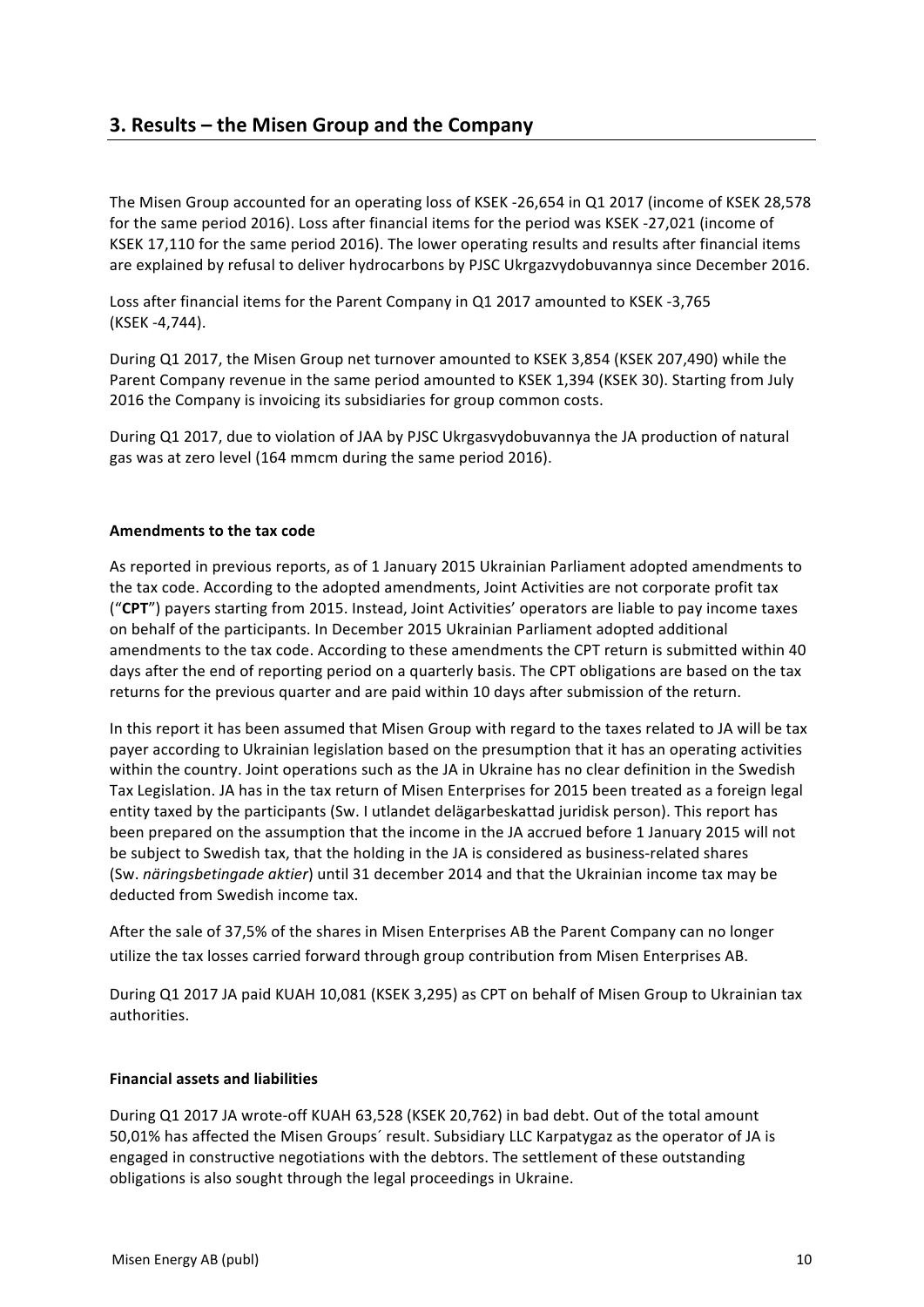Book value of financial assets and liabilities is equal to fair value.

#### **Cash position**

As of 31 March 2017, the cash balance of the Misen Group was KSEK 4,095 (KSEK 3,267). The cash flow from operations after changes in working capital was KSEK -8,333 in Q1 2017 (KSEK 9,637).

#### **Capital expenditure**

The Misen Group's capital expenditure on equipment for gas production in Ukraine related to the JA activity during Q1 2017 amounted to KSEK 29 (KSEK 10,388).

During Q1 2017, capital expenditure orders not yet delivered have been placed at an aggregate value of KSEK 1,769. The capital expenditures are equipment, constructions and constructions in progress for extraction of natural gas.

#### **Expected future development of the Company and going concern**

Increased subsoil charges to 70% and PJSC Ukrgasvydobuvannya refusal to deliver hydracarbons will continue to give a negative effect to the Misen Group's results during 2017.

Provided that the subsoil charge remains at the level of 70% and PJSC Ukrgasvydobuvannya will continue to violate JAA the result and cash flow for the remaining life time of the project will be seriously reduced. Deteriorating financial situation resulted in decision to write down the value of Misen Enterprises in the Company as presented in the annual report 2015.

Depending on how the arbitration cases develop where the Misen Group is involved a need for increased financing of the Swedish operations might arise during the second half of 2017. The need for funding will be handled through new credits.

Based on the abovementioned facts related to the arbitration proceedings with UGV, ongoing criminal investigation as well as issues with sale of hydrocarbons, there is a material uncertainty related to events or conditions that may cast significant doubt on the Misen Group's ability to continue as a going concern. Therefore, Misen Group may be unable to realize its assets and discharge its liabilities in the normal course of business.

Management and the board are concerned with the situation and will report on further developments in upcoming reports.

#### **Environmental impact**

The JA operations have an impact on the environment in Ukraine, which is governed by laws and conventions, which in turn control the JA's operations as regards to the environment. Oil and natural gas operations are subject to extensive regulations with respect to the environment at both international and national levels. Environmental legislation covers the control of water and air pollution, waste, licensing requirements, restrictions on operations in environmentally sensitive and coastal areas. Environmental regulations are expected to become more stringent over time, which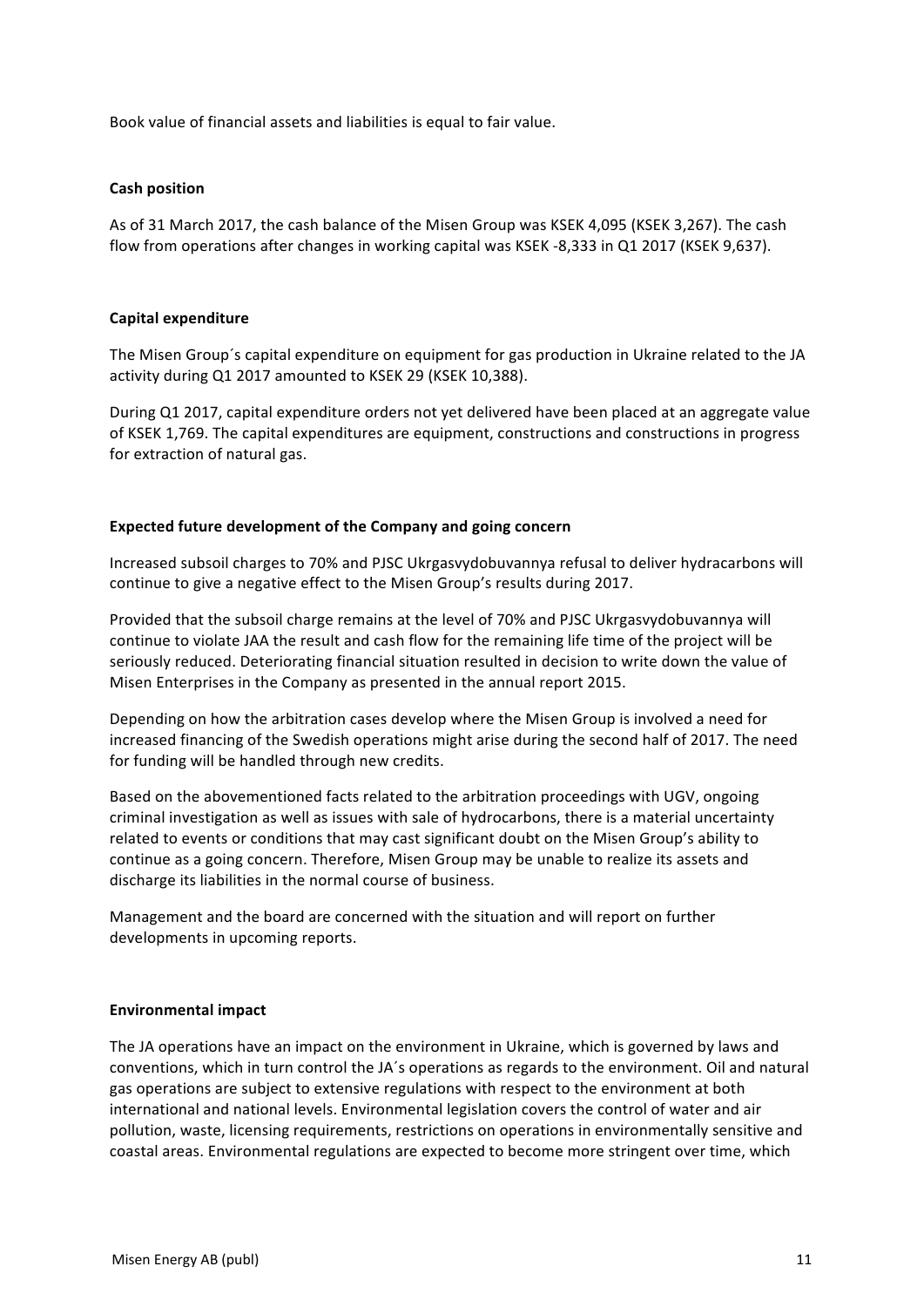will most likely result in increasing costs. The Misen Group meets the environmental requirements in order to maintain existing licenses or obtain new ones.

### **Accounting principles**

This report is prepared according to the International Financial Reporting Standards (IFRS), as adopted by EU. This report is prepared according to IAS 34 and The Swedish Annual Accounts Act as well as RFR 2, Accounting for legal entities. The accounting principles for the Misen Group as well as for the Company are identical to the last annual and quarterly reports.

#### **Financial and other risks**

The Misen Group focuses on increasing the local hydrocarbons production in Ukraine by undertaking a large-scale investment program focused on development and modernization of gas production infrastructure. In this activity, the Group works with a complex set of industry-specific risks such as price trends for oil and gas, currency risk and interest rate risks, regulatory matters relating to investigations, processing and environment and uncertainty in the value of the completed exploration work and the subsequent field development. With operations being focused on production rather than exploration, the risk exposure could be considered as being moderate.

A more in-depth explanation of the different risk exposures in the Company's business is included in the annual report 2016.

#### **First North**

Misen Energy AB (publ) is listed on First North, which is an alternative market place operated by Nasdaq First North Stockholm and the Company adheres to the rules and regulations for First North. The Certified Adviser of the Company is Erik Penser Bank AB.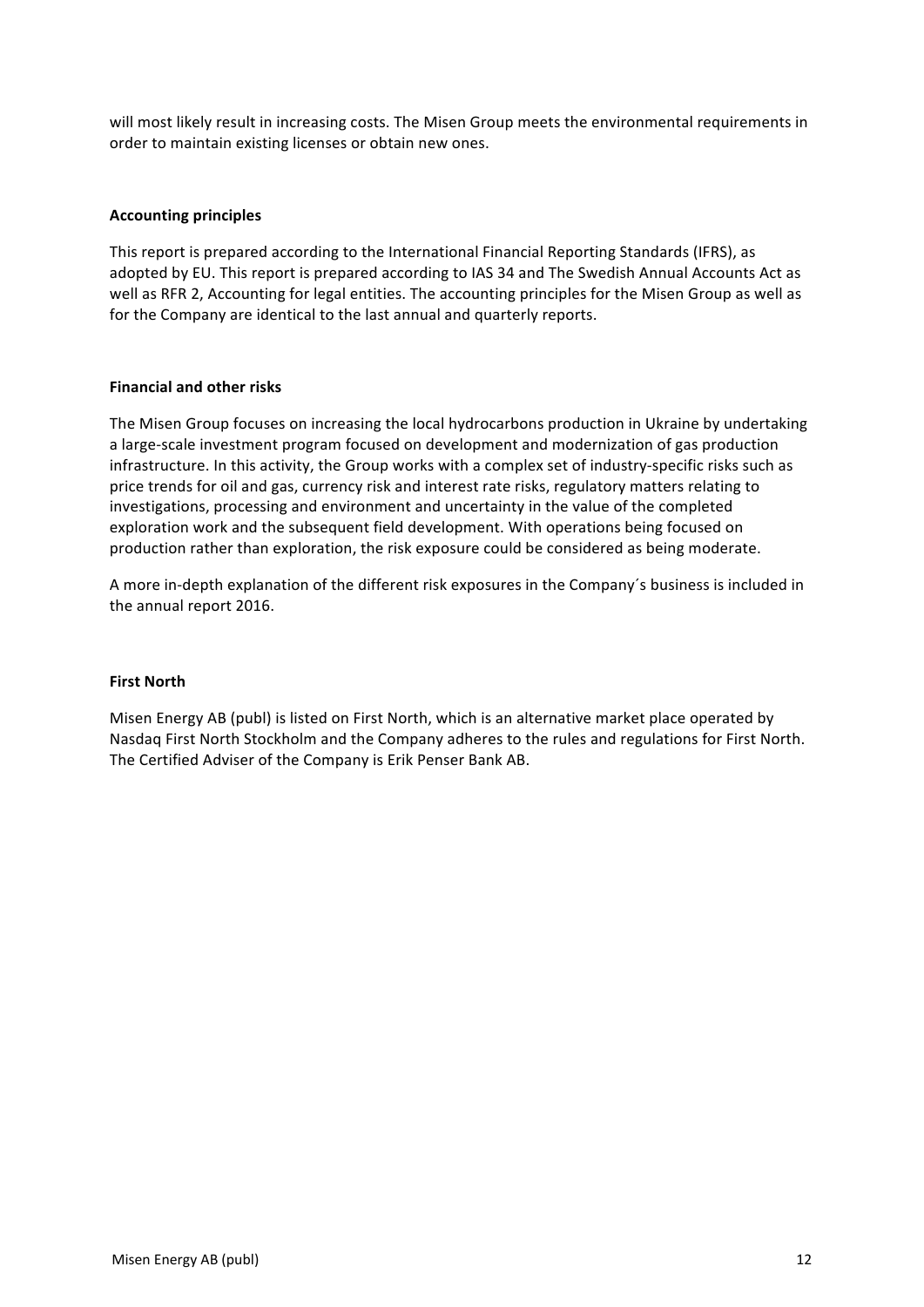# **Sector information - the Misen Group**

The Misen Group operational activities are located in Ukraine. Solely administrative issues are undertaken in Sweden.

# **Geographical area**

|                       |         | 31 March 2017 | 31 March 2016 | 31 Dec 2016 |
|-----------------------|---------|---------------|---------------|-------------|
| (All amounts in KSEK) |         |               |               |             |
| Net sales, external:  |         |               |               |             |
|                       | Sweden  | $- -$         | --            | --          |
|                       | Ukraine | 853           | 194,293       | 653,122     |
| Fixed assets:         |         |               |               |             |
|                       | Sweden  | --            | --            |             |
|                       | Ukraine | 489,948       | 531,210       | 508,677     |

### **Transactions with related parties**

|                                              | 31 March 2017 | 31 March 2016 | 31 Dec 2016 |
|----------------------------------------------|---------------|---------------|-------------|
| (All amounts in KSEK)                        |               |               |             |
| Ukrgasvydobuvannya:                          |               |               |             |
| Sale                                         | 830           |               | 43,503      |
| Purchase                                     | 3             | 30,437        | 128,208     |
| Short-term receivables                       | --            | --            | $ -$        |
| Short-term debts                             | 37            | 20,146        | 72          |
| Management, Board and major<br>Shareholders: |               |               |             |
| Purchase of services                         | 2,840         | 838           | 7,759       |
| Interest                                     | --            | 572           | 1,632       |
| Salaries and remunerations                   | 980           | 1,191         | 5,608       |
| Short-term debts                             | 3,122         | 2,373         | 1,862       |
| Long-term debts                              |               | 10,565        |             |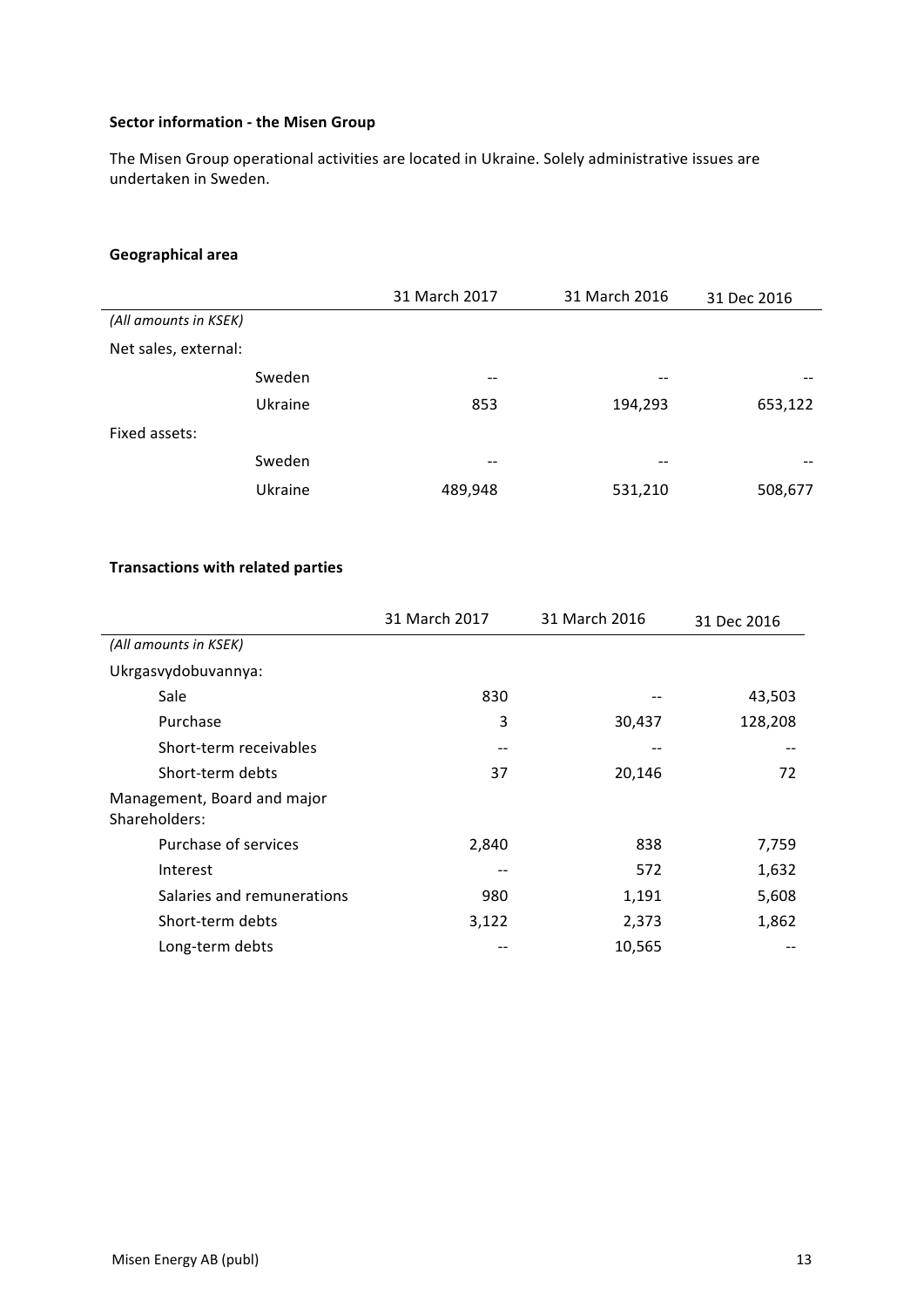#### Publication of the January - March 2017 interim report

This January - March 2017 interim report is published at the Company's website (http://www.misenenergy.se), and a printed version can be ordered at info@misenenergy.se.

*This information is information that Misen Energy AB (publ) is obliged to make public pursuant to the EU Market Abuse Regulation and the Securities Markets Act. The information was submitted for*  publication, through the agency of the contact person set out above, at 08:00 CET on 31 May 2017.

#### **Future reports**

Next report, the January-June 2017 interim report, will be published on 31 August 2017.

This report has not been subject to review by the Company's auditors.

Stockholm, 31 May 2017.

#### **Misen Energy AB (publ)**

The Board and Managing Director

For further information, please contact: Göran Wolff, MD

Direct line: +46 31 759 50 72 Mobile: +46 709 45 48 48 E-mail: goran@misenenergy.se info@misenenergy.se

Misen Energy AB (publ) (formerly Svenska Capital Oil AB (publ)) is a Swedish upstream oil and gas company with operations in Ukraine. The company was founded in 2004 and its shares are traded on Nasdaq First North since 12 June 2007.

In 2011, Misen Energy AB (publ) acquired Misen Enterprises AB and its Ukrainian subsidiary, LLC Karpatygaz, including the rights to 50.01% of the revenue and profit from a gas production project in Ukraine. Under IFRS rules, this transaction is classified as a reverse takeover. In consideration of the acquisition, a new share issue was carried out. The gas producing assets were acquired by production cooperation via a joint activity project governed by a Joint Activity Agreement between at that time the wholly-owned direct and indirect subsidiaries of Misen Energy AB (publ), i.e. Misen Enterprises AB and LLC Karpatygaz (together 50.01%) and PJSC Ukrgasvydobuvannya (49.99%), a subsidiary of the National Joint Stock Company Naftogaz of Ukraine. PJSC Ukrgasvydobuvannya is the largest producer of natural gas in Ukraine. The purpose of the Joint Activity Agreement is to significantly increase production of gas and oil by providing modern technologies via a large-scale investment program for the purposes of attainment of profits.

In June 2016 Misen Energy AB (publ) sold 37.5 % of Misen Enterprises AB shares to the Hong Kong based company Powerful United Limited. Owning (the remaining) 62.5% of Misen Enterprises AB shares, Misen Energy AB (publ) maintains full control of the company and preserves a right to obtain 62.5% of the future dividends from the operations in Ukraine.

The registered office of Misen Energy AB (publ) is in Stockholm and the shares are traded on First North under identification ticker MISE. The Certified Adviser of the company at Nasdaq First North is Erik Penser Bank AB.

For further information, please visit our website www.misenenergy.se.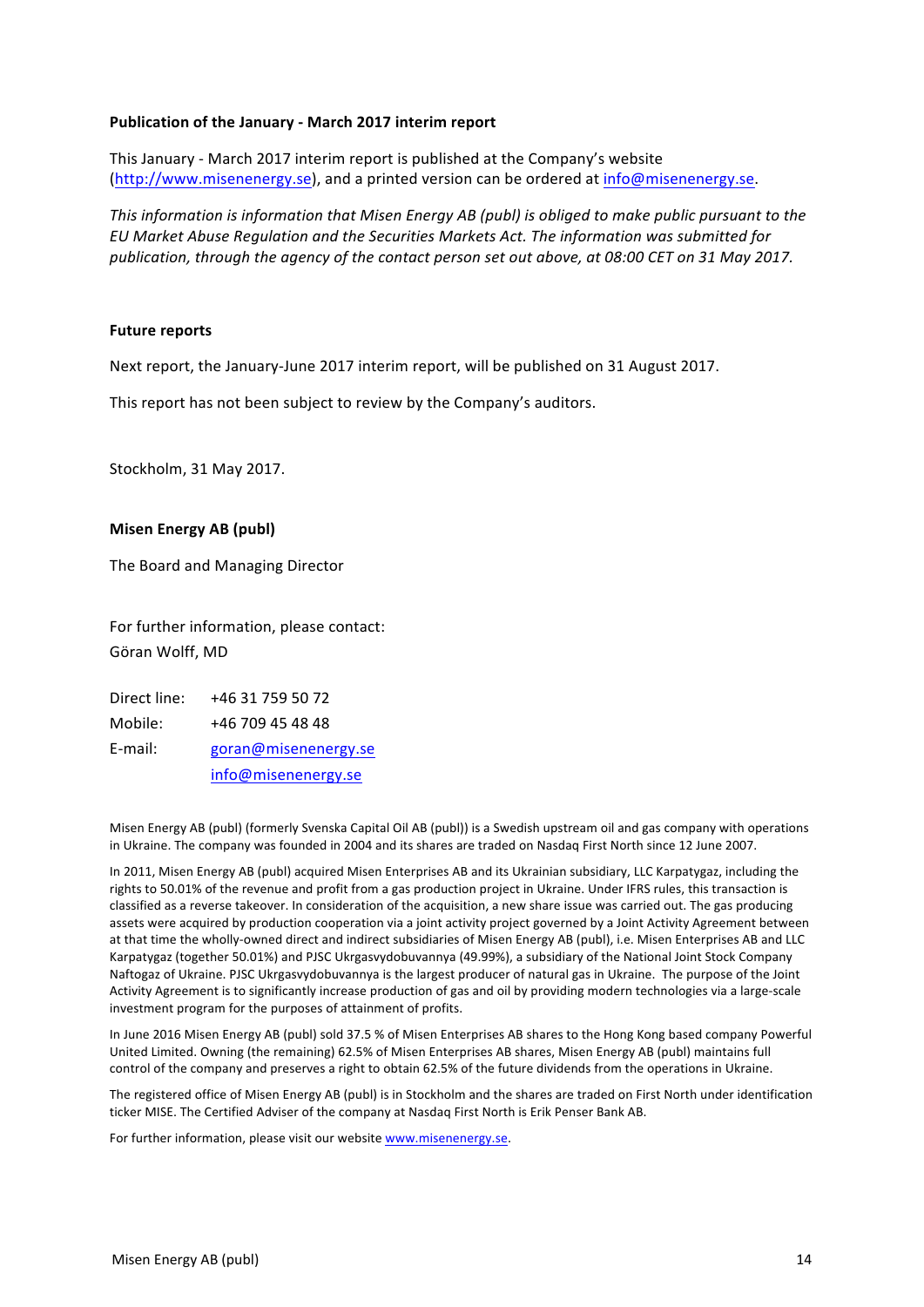### **CONDENSED INCOME STATEMENT-THE GROUP**

| 2017<br>2016<br>3 months<br>3 months<br>All amounts in KSEK<br><b>Operating revenue</b><br>Net sales<br>853<br>194,293<br>Other operating income<br>3,001<br>13,197<br>Result from associated companies<br>0<br>0<br>3,854<br>207,490 | 2016<br>12 months<br>653,122<br>21,868<br>350<br>675,340<br>$-549,519$<br>$-16,174$<br>$-41,734$<br>$-49,081$<br>$-656,508$ |
|---------------------------------------------------------------------------------------------------------------------------------------------------------------------------------------------------------------------------------------|-----------------------------------------------------------------------------------------------------------------------------|
|                                                                                                                                                                                                                                       |                                                                                                                             |
|                                                                                                                                                                                                                                       |                                                                                                                             |
|                                                                                                                                                                                                                                       |                                                                                                                             |
|                                                                                                                                                                                                                                       |                                                                                                                             |
|                                                                                                                                                                                                                                       |                                                                                                                             |
|                                                                                                                                                                                                                                       |                                                                                                                             |
|                                                                                                                                                                                                                                       |                                                                                                                             |
| <b>Operating expenses</b>                                                                                                                                                                                                             |                                                                                                                             |
| Other external expenses<br>$-16,762$<br>$-163,787$                                                                                                                                                                                    |                                                                                                                             |
| Personnel expenses<br>$-3,440$<br>$-4,066$                                                                                                                                                                                            |                                                                                                                             |
| Depreciation and amortisation of tangible and intangible fixed assets<br>$-8,116$<br>$-10,633$                                                                                                                                        |                                                                                                                             |
| $-426$<br>Other operating cost<br>$-2,190$                                                                                                                                                                                            |                                                                                                                             |
| $-30,508$<br>$-178,912$                                                                                                                                                                                                               |                                                                                                                             |
| <b>Operating income/loss</b><br>28,578<br>$-26,654$                                                                                                                                                                                   | 18,832                                                                                                                      |
| <b>Financial items</b><br>-367<br>$-11,468$                                                                                                                                                                                           | $-24,341$                                                                                                                   |
| Profit/loss after financial items<br>$-27,021$<br>17,110                                                                                                                                                                              | $-5,509$                                                                                                                    |
| Taxes for the period<br>151<br>$-4,266$                                                                                                                                                                                               | $-11,139$                                                                                                                   |
| Profit for the period<br>$-26,870$<br>12,844                                                                                                                                                                                          | $-16,648$                                                                                                                   |
| Profit is attributable to:                                                                                                                                                                                                            |                                                                                                                             |
| Owners of Misen Energy AB (publ)<br>$-18,206$<br>12,844                                                                                                                                                                               | $-7,230$                                                                                                                    |
| $-8,664$<br>Non-contolling interests                                                                                                                                                                                                  | $-9,418$                                                                                                                    |
| $-26,870$<br>12,844                                                                                                                                                                                                                   | $-16,648$                                                                                                                   |
| <b>Statement of comprehensive income - The Group</b>                                                                                                                                                                                  |                                                                                                                             |
| Net profit for the period<br>$-26,870$<br>12,844                                                                                                                                                                                      | $-16,648$                                                                                                                   |
| Other comprehensive income                                                                                                                                                                                                            |                                                                                                                             |
| Items possible for later reclassification in income statement:                                                                                                                                                                        |                                                                                                                             |
| <b>Translation differences</b><br>$-3,697$<br>$-24,391$                                                                                                                                                                               | $-24,391$                                                                                                                   |
| $-3,697$<br>$-24,391$<br>Other comprehensive income for the period, net after taxes                                                                                                                                                   | $-24,391$                                                                                                                   |
| Total comprehensive income for the period<br>$-30,567$<br>$-11,547$                                                                                                                                                                   | -41,039                                                                                                                     |
| Total comprehensive income for the period is attributable to:                                                                                                                                                                         |                                                                                                                             |
| Owners of Misen Energy AB (publ)<br>$-20,517$<br>$-11,547$                                                                                                                                                                            | $-26,901$                                                                                                                   |
| Non-contolling interests<br>$-10,050$                                                                                                                                                                                                 | $-14,138$                                                                                                                   |
| $-30,567$<br>$-11,547$                                                                                                                                                                                                                | $-41,039$                                                                                                                   |

#### Net earnings per share, attributable to the owners of Misen Energy AB's (publ) (in SEK per share)

| Net earnings for the period, before and after dilution | 0.09 | $-0.05$ |
|--------------------------------------------------------|------|---------|
|                                                        |      |         |

Average number of shares for the period was 145,068,222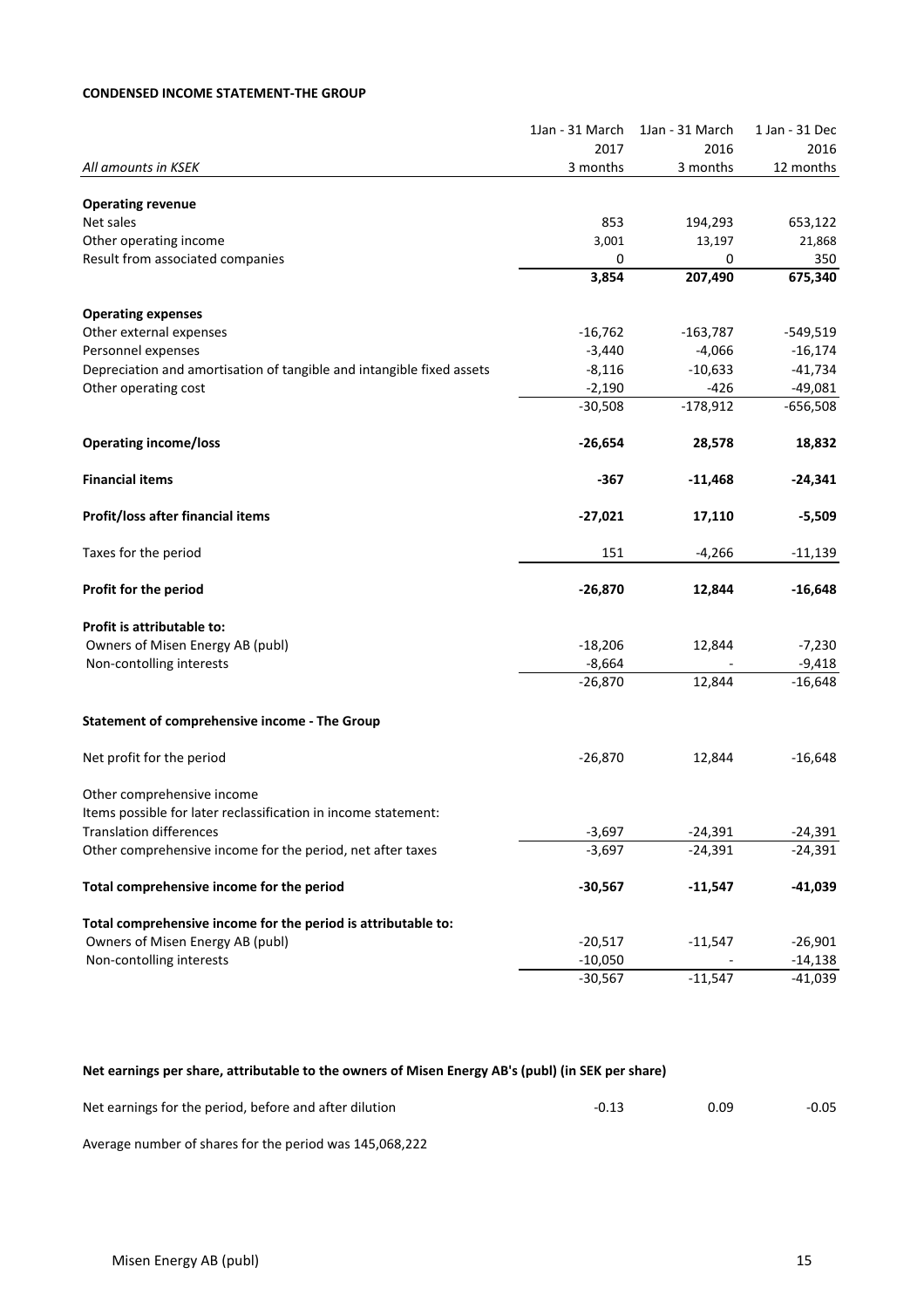### **CONDENSED BALANCE SHEET-THE GROUP**

| All amounts in KSEK                                     | 31 march 2017 | 31 March 2016 | 31 Dec 2015 |
|---------------------------------------------------------|---------------|---------------|-------------|
| <b>ASSETS</b>                                           |               |               |             |
| <b>Non-current assets</b>                               |               |               |             |
| Intangible fixed assets                                 | 28,190        | 30,991        | 28,951      |
| Tangible fixed assets                                   | 489,948       | 489,893       | 502,059     |
| Shares in associated companies                          |               | 2,014         |             |
| Deferred tax receivables                                | 10,282        | 8,312         | 10,202      |
| <b>Total non-current assets</b>                         | 528,420       | 531,210       | 541,212     |
| <b>Current assets</b>                                   |               |               |             |
| Stock                                                   | 540           | 4,438         | 579         |
| Accounts receivable                                     | 5,682         | 114,851       | 20,260      |
| Other receivables                                       | 15,564        | 24,112        | 13,869      |
| Prepaid expenses and accrued income                     | 3,737         | 935           | 4,015       |
| <b>Total current assets</b>                             | 25,523        | 144,336       | 38,723      |
| <b>Cash and bank balances</b>                           | 4,095         | 3,267         | 12,498      |
| <b>Total current assets</b>                             | 29,618        | 147,603       | 51,221      |
| <b>TOTAL ASSETS</b>                                     | 558,038       | 678,813       | 592,433     |
| All amounts in KSEK                                     | 31 march 2017 | 31 March 2016 | 31 Dec 2015 |
|                                                         |               |               |             |
| <b>EQUITY AND LIABILITIES</b>                           |               |               |             |
| Equity attributable to owners of Misen Energy AB (publ) | 276,444       | 292,126       | 296,921     |
| Non-controlling interests                               | 157,548       |               |             |
| <b>Total equity</b>                                     | 433,992       | 292,126       | 464,558     |
| <b>Non-current liabilities</b>                          |               |               |             |
| Long-term loans                                         |               | 105,366       |             |
| Deferred tax liability                                  |               |               |             |
| Other long-term liabilities                             | 35,942        | 32,288        | 36,197      |
| <b>Total non-current liabilities</b>                    | 35,942        | 137,654       | 36,197      |
| <b>Current liabilities</b>                              |               |               |             |
| Accounts payable                                        | 7,209         | 67,499        | 6,581       |
| Tax debts                                               | 37            | 2,518         | 1,711       |
| Short-term loans                                        | 29,404        | 70,567        | 29,848      |
| Other short-term debt to JA                             | 45,753        | 49,904        | 44,426      |
| Other short-term debt                                   | 1,176         | 50,462        | 3,521       |
| Accrued expenses and deferred income                    | 4,525         | 8,083         | 5,591       |
| <b>Total current liabilities</b>                        | 88,104        | 249,033       | 91,678      |
| <b>TOTAL EQUITY AND LIABILITIES</b>                     | 558,038       | 678,813       | 592,433     |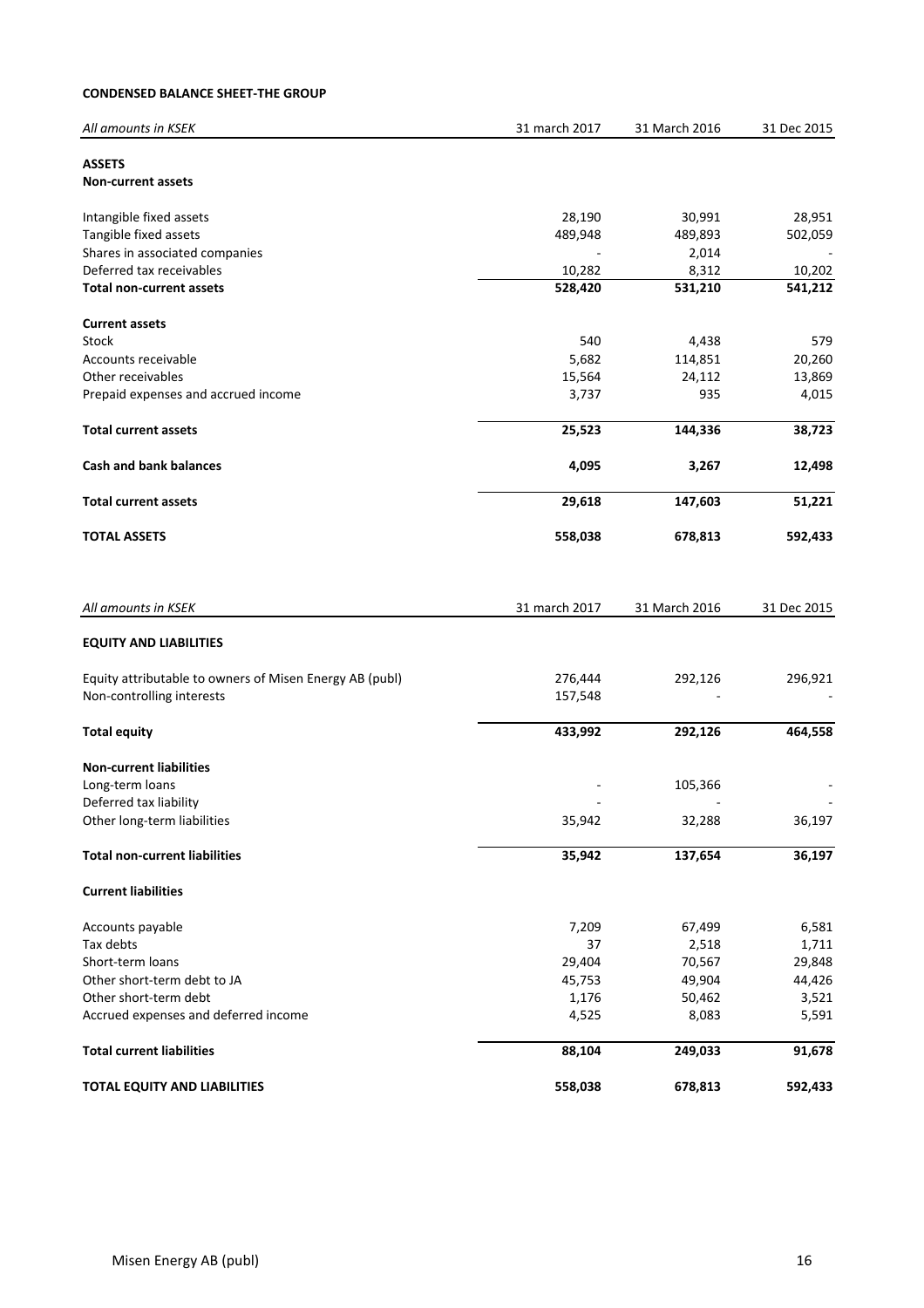#### **CONDENSED STATEMENT OF CHANGES IN EQUITY - THE GROUP**

|                                                   |               |              | Attributable to owners of Misen Energy AB (publ) |                      |           |                                  |                     |
|---------------------------------------------------|---------------|--------------|--------------------------------------------------|----------------------|-----------|----------------------------------|---------------------|
| All amounts in KSFK                               | Share capital | Other equity | Other reserves                                   | Retained<br>earnings | Total     | Non-<br>controlling<br>interests | <b>Total equity</b> |
| Equity brought forward 2016-01-01                 | 290,136       | $-274,435$   | $-529,653$                                       | 853,370              | 339,418   | 0                                | 339,418             |
| Net result                                        |               |              |                                                  |                      |           |                                  |                     |
| Net result of the period Jan - March 2016         |               |              |                                                  | 12,844               | 12,844    | 0                                | 12,844              |
| Other comprehensive income                        |               |              |                                                  |                      |           |                                  |                     |
| <b>Translation difference</b>                     |               |              |                                                  |                      |           |                                  |                     |
|                                                   |               |              | $-60,136$                                        | 0                    | $-60,136$ | 0                                | $-60,136$           |
| <b>Total comprehensive income</b>                 | 0             | 0            | $-60,136$                                        | 12,844               | $-47.292$ | 0                                | $-47,292$           |
| Equity brought forward 2016-03-31                 | 290,136       | $-274,435$   | -589,789                                         | 866,214              | 292,126   | 0                                | 292,126             |
| Equity brought forward 2016-04-01                 | 290,136       | -274,435     | -589,789                                         | 866,214              | 292,126   | 0                                | 292,126             |
| Profit for the period                             |               |              |                                                  |                      |           |                                  |                     |
| Net result of the period April - Dec 2016         |               |              |                                                  | $-20,074$            | $-20,074$ | $-9,418$                         | $-29,492$           |
| Other comprehensive income                        |               |              |                                                  |                      |           |                                  |                     |
| <b>Translation difference</b>                     | ٠             | ٠            | 40,465                                           |                      | 40,465    | $-4,720$                         | 35,745              |
| <b>Total comprehensive income</b>                 | 0             | 0            | 40,465                                           | $-20,074$            | 20,391    | $-14,138$                        | 6,253               |
| Transactions with non-contolling interests        |               |              |                                                  |                      |           |                                  |                     |
| Sale of shares in subsidiary                      | 0             | 0            | 0                                                | $-12,331$            | $-12,331$ | 178,510                          | 166,179             |
| Other transactions with non-controlling interests | $\Omega$      | 0            | 0                                                | $-3,265$             | $-3,265$  | 3,265                            | 0                   |
| Total transactions with non-controlling interests | 0             | 0            | 0                                                | $-15,596$            | $-15,596$ | 181,775                          | 166,179             |
| Equity brought forward 2016-12-31                 | 290,136       | $-274,435$   | $-549,324$                                       | 830,544              | 296,921   | 167,637                          | 464,558             |
| Profit for the period                             |               |              |                                                  |                      |           |                                  |                     |
| Net result of the period Jan - March 2017         | 0             | 0            | $-18,206$                                        | $-18,206$            | $-18,206$ | $-8,664$                         | $-26,870$           |
| Other comprehensive income                        |               |              |                                                  |                      |           |                                  |                     |
| <b>Translation difference</b>                     | 0             | 0            | 0                                                | $-2,272$             | $-2,272$  | $-1,425$                         | -3,697              |
| <b>Total comprehensive income</b>                 | 0             | 0            | 0                                                | $-20,478$            | $-20,478$ | $-10,089$                        | -30,567             |
| Equity brought forward 2017-03-31                 | 290,136       | $-274,435$   | -549,324                                         | 810.066              | 276,443   | 157,548                          | 433,991             |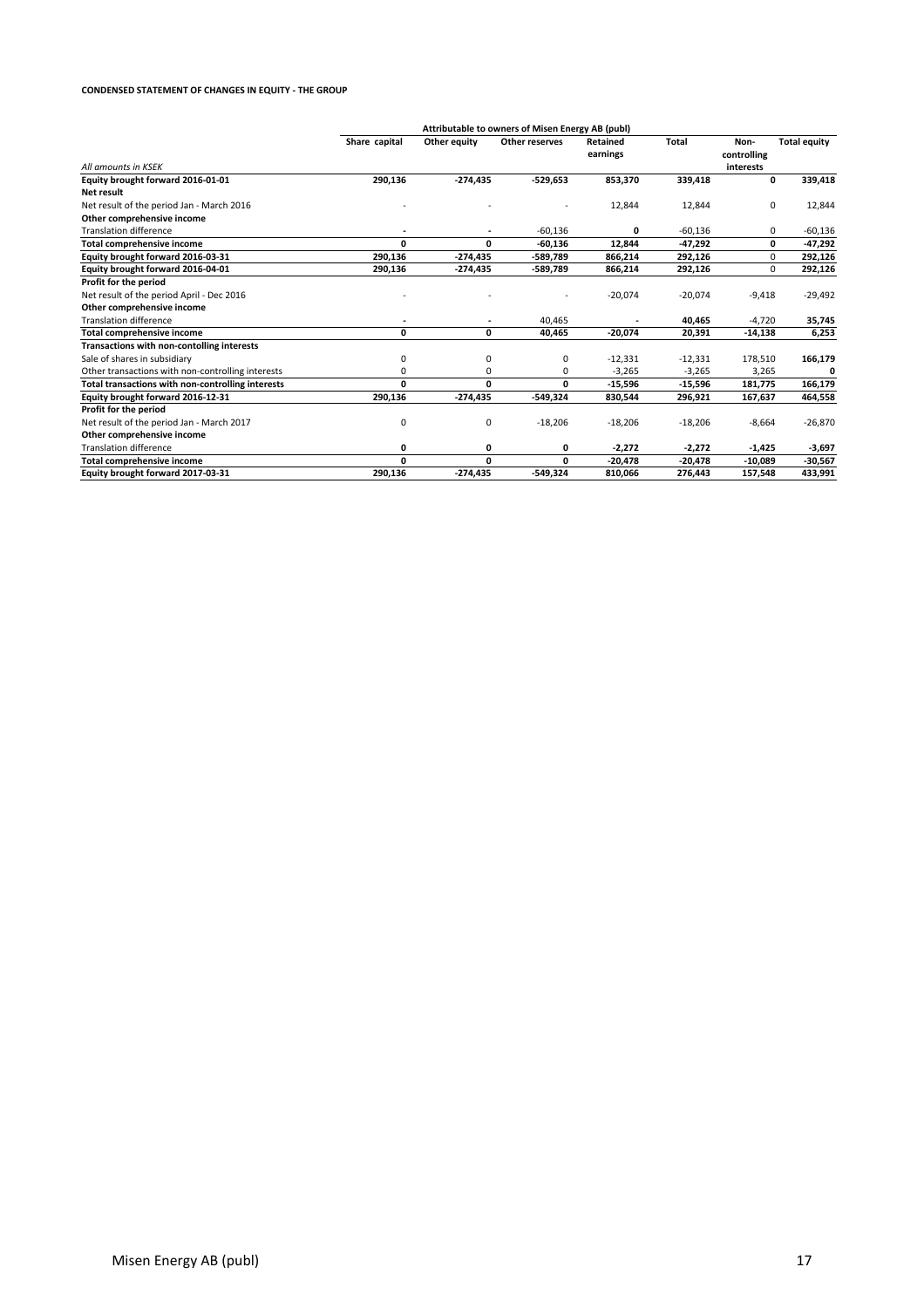|                                               | 1 Jan-31 March | 1 Jan-31 March | 1 Jan-31 Dec |
|-----------------------------------------------|----------------|----------------|--------------|
|                                               | 2017           | 2016           | 2016         |
| All amounts in KSEK                           | 3 months       | 3 months       | 12 months    |
| <b>Operating activities</b>                   |                |                |              |
| Operating income                              | $-26,654$      | 28,578         | 18,832       |
| Adjustment for non-cash items                 | 8,830          | 16,283         | 70,066       |
| Interest and dividends received               | 111            | 1,549          | 2,714        |
| Interest paid                                 | $-873$         | $-8,631$       | $-7,390$     |
| Income tax                                    |                | $-5,010$       | $-9,807$     |
| Cash flow from operating activities           |                |                |              |
| before working capital changes                | $-18,586$      | 32,769         | 74,415       |
| Decrease(+)/increase in stocks                | 35             | $-1,761$       | 2,437        |
| Decrease(+)/increase in receivables           | 12,474         | $-102,235$     | 1,105        |
| Decrease(-)/increase in short-term debts      | $-2,256$       | 80,864         | $-62,746$    |
| Cash-flow from operating activities           | $-8,333$       | 9,637          | 15,211       |
| <b>Investing activities</b>                   |                |                |              |
| Acquisition of tangible and intangible assets | $-29$          | $-10,388$      | $-14,508$    |
| Sale of tangible and intangible assets        |                | 56             | 1,464        |
| Sale of share in subsidiary                   |                |                | 25,517       |
| Cash flow from investing activities           | $-29$          | $-10,332$      | 12,473       |
| <b>Financing activities</b>                   |                |                |              |
| Change in long-term debt (increase+)          |                | $-2,961$       | $-22,330$    |
| Cash flow from financing activities           | $\mathbf 0$    | $-2,961$       | $-22,330$    |
|                                               |                |                |              |
| Cash flow for the period                      | $-8,362$       | $-3,656$       | 5,354        |
| Cash at the beginning of the period           | 12,498         | 7,413          | 7,413        |
| Exchange rate difference in cash              | $-41$          | $-490$         | $-269$       |
| Cash at the end of the period                 | 4,095          | 3,267          | 12,498       |

# **CONDENSED STATEMENT OF CASH FLOWS - THE GROUP**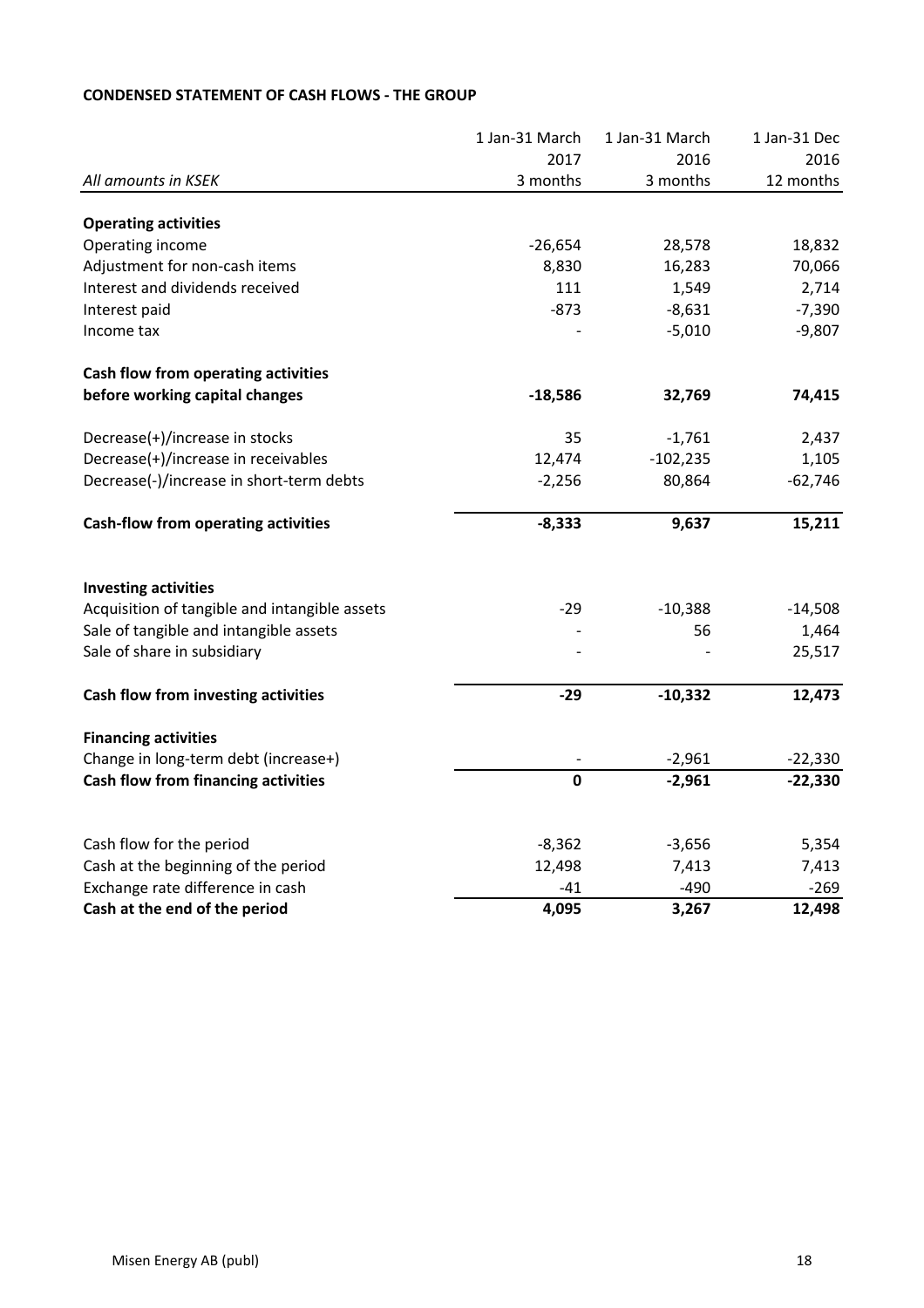# **CONDENSED INCOME STATEMENT - PARENT COMPANY**

|                                                    | 1 Jan - March | 1 Jan - March | 1 Jan-31 Dec       |
|----------------------------------------------------|---------------|---------------|--------------------|
|                                                    | 2017          | 2016          | 2016               |
| All amounts in KSEK                                | 3 months      | 3 months      | 12 months          |
| <b>Operating revenue</b>                           |               |               |                    |
| Net sales                                          | 1,394         | 30            | 5,577              |
|                                                    | 1,394         | 30            | $\overline{5,577}$ |
| <b>Operating expenses</b>                          |               |               |                    |
| Other external expenses                            | $-3,007$      | $-2,644$      | $-10,960$          |
| Personnel expenses                                 | $-2,152$      | $-2,130$      | $-10,418$          |
|                                                    | $-5,159$      | $-4,774$      | $-21,378$          |
| <b>Operating result</b>                            | $-3,765$      | $-4,744$      | $-15,801$          |
| Interest income                                    |               | 678           |                    |
| Write-down of shares in sudsidiary                 |               |               |                    |
| Loss on sale of subsidiary                         |               |               | $-9,309$           |
| Interest expense                                   |               | $-2,743$      | $-7,969$           |
|                                                    | $\mathbf 0$   | $-2,065$      | $-17,278$          |
| Profit/loss after financial items                  | $-3,765$      | $-6,809$      | $-33,079$          |
| Taxes for the period                               |               |               |                    |
| Net profit/loss                                    | $-3,765$      | $-6,809$      | $-33,079$          |
| Statement of comprehensive income - Parent company |               |               |                    |
| Net loss for the period                            | $-3,765$      | $-6,809$      | $-33,079$          |
| Other comprehensive income                         |               |               |                    |
| Total comprehensive income for the period          | $-3,765$      | $-6,809$      | $-33,079$          |
|                                                    |               |               |                    |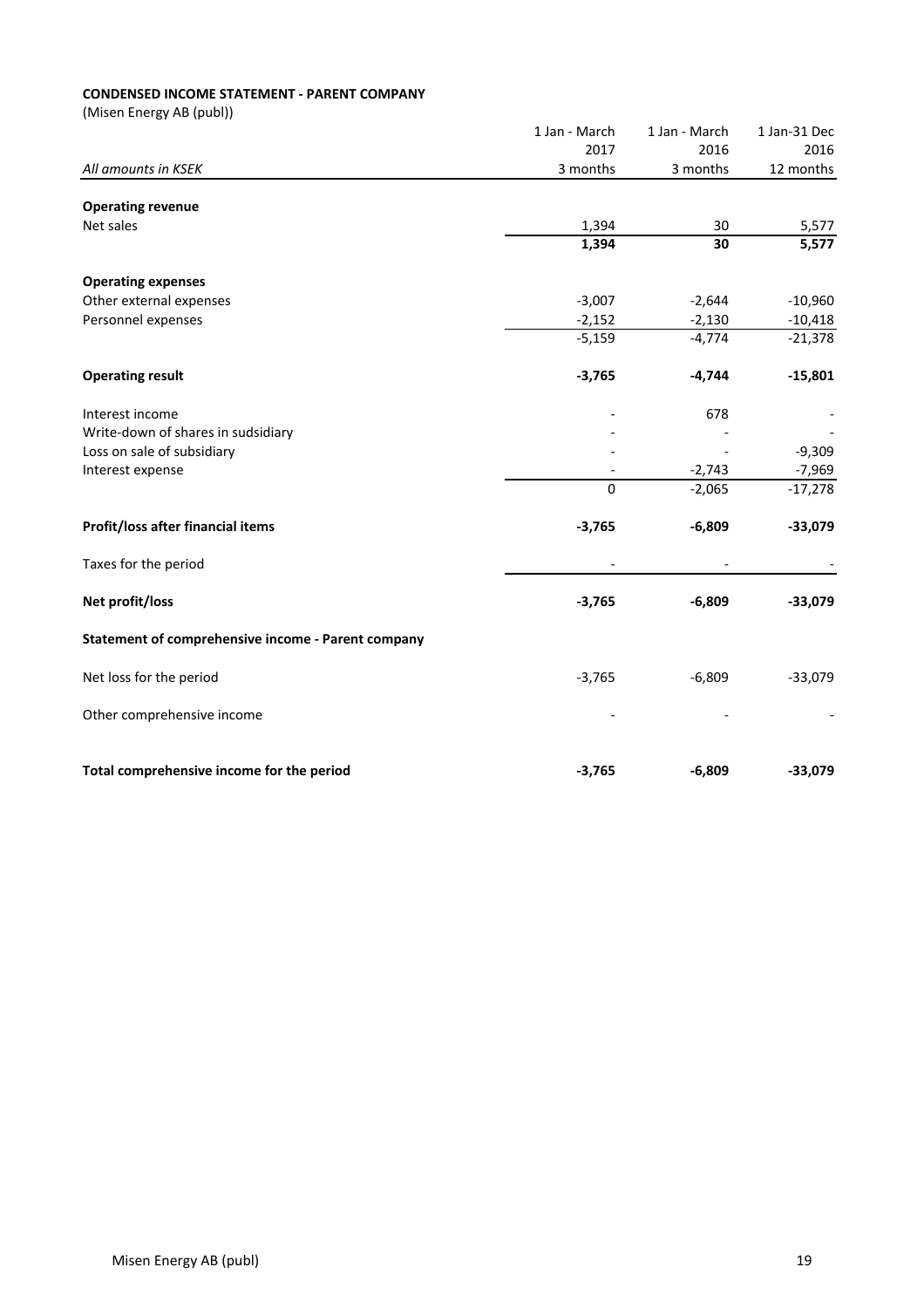#### **CONDENSED BALANCE SHEET - PARENT COMPANY**

| All amounts in KSEK                      | 31 March 2017  | 31 March 2016 | 31 Dec 2016 |
|------------------------------------------|----------------|---------------|-------------|
| <b>ASSETS</b>                            |                |               |             |
| <b>Non-current assets</b>                |                |               |             |
| <b>Financial fixed assets</b>            |                |               |             |
| Shares in subsidiaries                   | 301,287        | 468,069       | 301,287     |
| <b>Total financial fixed assets</b>      | 301,287        | 468,069       | 301,287     |
| <b>Total fixed assets</b>                | 301,287        | 468,069       | 301,287     |
| <b>Total non-current assets</b>          | 301,287        | 468,069       | 301,287     |
| <b>Current receivables</b>               |                |               |             |
|                                          |                |               |             |
| Other receivables                        | $\overline{2}$ | $1 -$         |             |
| Short-term receivables subsidiaries      | 20,113         | 3,412         | 17,265      |
| Prepaid expenses and accrued income      | 141            | 322           | 269         |
|                                          | 20,256         | 3,735         | 17,534      |
| <b>Cash and bank balances</b>            | 1,653          | 855           | 7,034       |
| <b>Total current assets</b>              | 21,909         | 4,590         | 24,568      |
| <b>TOTAL ASSETS</b>                      | 323,196        | 472,659       | 325,855     |
|                                          |                |               |             |
| All amounts in KSEK                      | 31 March 2017  | 31 March 2016 | 31 Dec 2016 |
| <b>EQUITY AND LIABILITIES</b>            |                |               |             |
| Equity                                   |                |               |             |
| <b>Restricted equity</b>                 |                |               |             |
| Share capital                            | 290,136        | 290,136       | 290,136     |
|                                          |                |               |             |
| Statutory reserves                       | 345            | 345           | 345         |
|                                          | 290,481        | 290,481       | 290,481     |
| Non-restricted equity                    |                |               |             |
| Profit/Loss brought forward              | 29,625         | 62,704        | 62,704      |
| Profit/loss for the year                 | $-3,765$       | $-6,809$      | $-33,079$   |
|                                          | 25,860         | 55,895        | 29,625      |
| <b>Total equity</b>                      | 316,341        | 346,376       | 320,106     |
| <b>Non-current liabilities</b>           |                |               |             |
| Long-term loans                          |                | 105,366 -     |             |
| Other long-term debts to group companies | 90             | 92            | 92          |
|                                          |                |               |             |
| <b>Total non-current liabilities</b>     | 90             | 105,458       | 92          |
| <b>Current liabilities</b>               |                |               |             |
| Accounts payable                         | 3,006          | 2,416         | 730         |
| Other short-term liabilities             | 198            | 522           | 406         |
| Other short-term liabilities group       |                | 11,377        |             |
| Accrued expenses and deferred income     | 3,561          | 6,510         | 4,521       |
| <b>Total current liabilities</b>         | 6,765          | 20,825        | 5,657       |
| TOTAL EQUITY AND LIABILITIES             | 323,196        | 472,659       | 325,855     |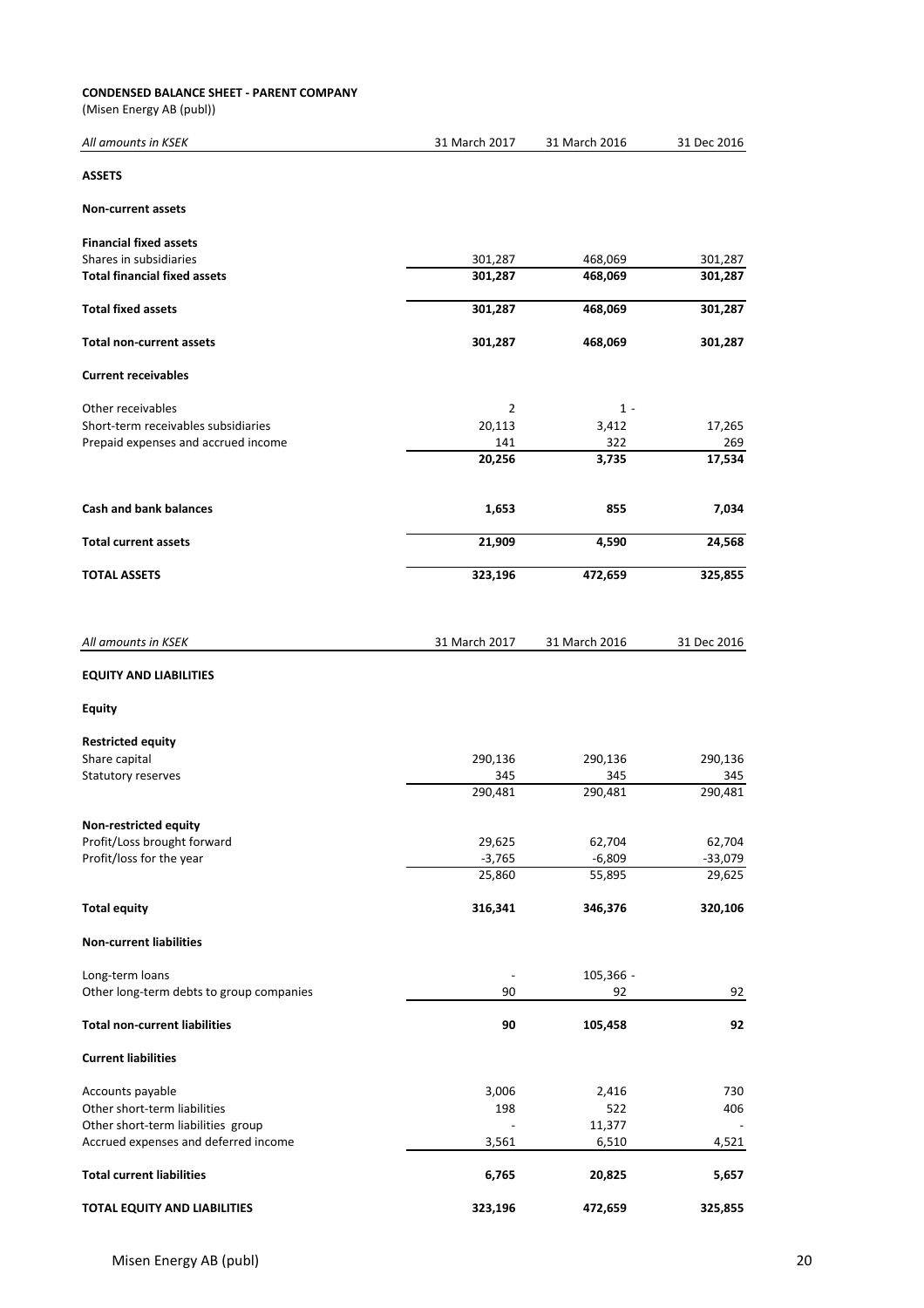#### **CONDENSED STATEMENT OF CHANGES IN EQUITY - PARENT COMPANY**

|                                            |                |                  | Share   |            |                     |
|--------------------------------------------|----------------|------------------|---------|------------|---------------------|
|                                            | <b>Share</b>   | <b>Statutory</b> | Premium | Retained   |                     |
| All amounts in KSEK                        | capital        | reserves         | reserve | earnings   | <b>Total equity</b> |
| Equity brought forward 2016-01-01          | 290,136        | 345              | 714,285 | $-651,581$ | 353,185             |
| Net result                                 |                |                  |         |            |                     |
| Net result of the period Jan - March 2016  |                |                  |         | $-6,809$   | $-6,809$            |
| Other comprehensive income                 |                |                  |         |            |                     |
| <b>Translation difference</b>              |                |                  |         |            |                     |
| <b>Total comprehensive income</b>          | $\blacksquare$ |                  |         | $-6.809$   | $-6,809$            |
| Equity brought forward 2016-03-31          | 290,136        | 345              | 714,285 | $-658,391$ | 346,375             |
| Equity opening balance 2016-04-01          | 290,136        | 345              | 714,285 | $-658,391$ | 346,375             |
| <b>Net result</b>                          |                |                  |         |            |                     |
| Net result of the period April -Dec 2016   |                |                  |         | $-26,271$  | $-26,271$           |
| Other comprehensive income                 |                |                  |         |            |                     |
| <b>Translation difference</b>              |                |                  |         |            | 0                   |
| Group contribution after tax               |                |                  |         |            | 0                   |
| <b>Total comprehensive income</b>          | 0              | 0                | 0       | $-26,271$  | $-26,271$           |
| Equity brought forward 2016-12-31          | 290,136        | 345              | 714,285 | $-688,426$ | 316,341             |
| <b>Net result</b>                          |                |                  |         |            |                     |
| Net result for the period Jan - March 2017 |                |                  |         | $-3,765$   | $-3,765$            |
| Other comprehensive income                 |                |                  |         |            |                     |
| <b>Translation difference</b>              |                |                  |         |            |                     |
| <b>Total comprehensive income</b>          |                |                  |         | $-3,765$   | 316,341             |
| Equity brought forward 2016-09-30          | 290,136        | 345              | 714,285 | -688,426   | 316,341             |
| Equity opening balance 2017-04-01          | 290,136        | 345              | 714,285 | -688,426   | 316,341             |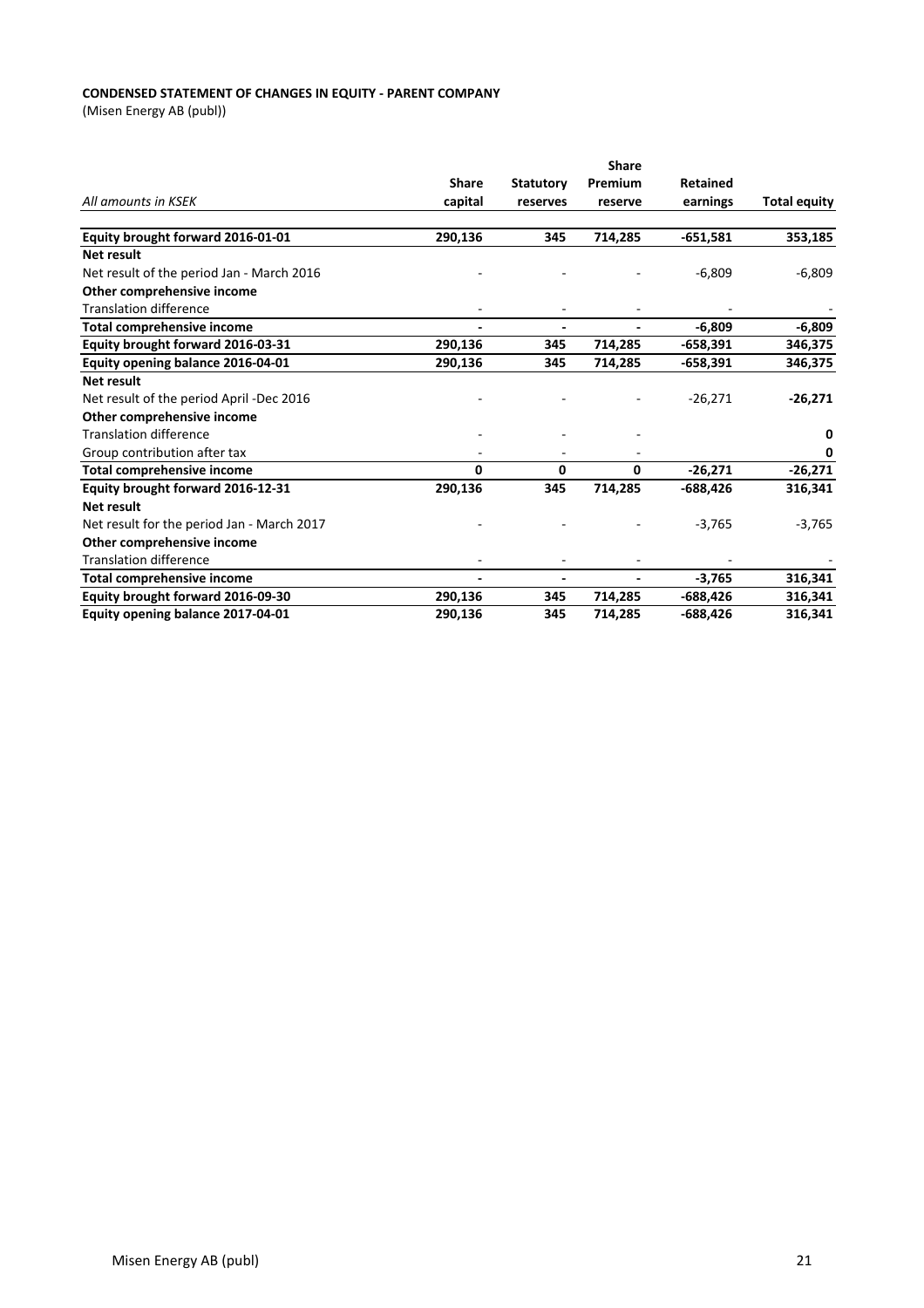# **CONDENSED STATEMENT OF CASH FLOWS - PARENT COMPANY**

|                                             | 1 Jan-31 March | 1 Jan-31 March | 1 Jan-31 Dec |
|---------------------------------------------|----------------|----------------|--------------|
|                                             | 2017           | 2016           | 2016         |
| All amounts in KSEK                         | 3 months       | 3 months       | 12 months    |
|                                             |                |                |              |
| Operating activities                        |                |                |              |
| Operating income                            | $-3,765$       | $-4,744$       | $-15,801$    |
| Adjustment for non-cash items               |                |                |              |
| Interest received                           | $\pmb{0}$      |                |              |
| Interest paid                               | 0              |                |              |
| Cash flow from operating activities         |                |                |              |
| before working capital changes              | $-3,765$       | $-4,744$       | $-15,801$    |
| Decrease(+)/increase in receivables         | $-2,722$       | 374            | $-2,158$     |
| Decrease(-)/increase in accounts payable    | 2,276          | $-2,519$       | $-4,205$     |
| Decrease(-)/increase(+) in short term debts | $-1,168$       | $-842$         | $-9,796$     |
| Cash flow from operating activities         | $-5,379$       | $-7,731$       | $-31,960$    |
|                                             |                |                |              |
| <b>Investment activities</b>                |                |                |              |
| Payment of shareholders contribution        |                |                |              |
| Sale of shares in subsidiary                |                |                | 25,517       |
| Cash flow from investing activities         | $\mathbf 0$    | $\mathbf{0}$   | 25,517       |
| <b>Financing activities</b>                 |                |                |              |
| Change in long-term debt                    | $-2$           | 6,883          | 11,774       |
| Cash flow from financing activities         | $-2$           | 6,883          | 11,774       |
| Cash flow for the period                    | $-5,381$       | $-848$         | 5,331        |
| Cash at the beginning of the period         | 7,034          | 1,703          | 1,703        |
| Cash at the end of the period               | 1,653          | 855            | 7,034        |